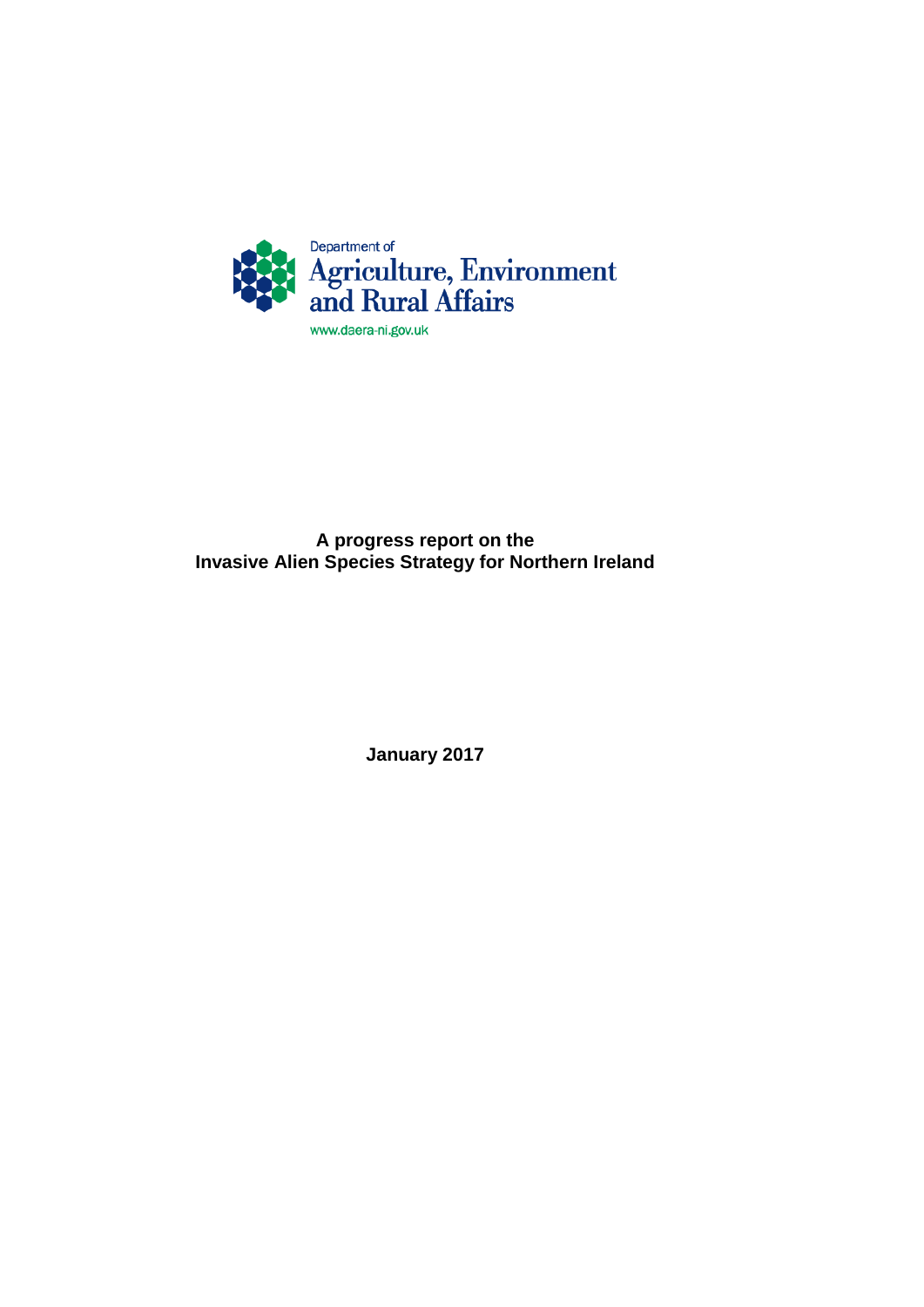### **Background**

Invasive alien species are now widely recognised as a major threat to biodiversity loss worldwide. These impacts can be far reaching – disrupting ecosystems, threatening economic interests such as agriculture, forestry, fisheries and land use development as well as impacting on our general quality of life.

Acknowledging the growing threat from invasive alien species the Convention on Biological Diversity (CBD) provides a major driver for international action.

At an EU level, Regulation (EU) 1143/2014 on the prevention and management of the introduction and spread of invasive alien species came into force on 1 January 2015 and requires Member States to implement a range of measures for the prevention and management of invasive alien species. The first list of 37 species (14 plants and 23 animals) to which the Regulation applies came into force on 3 August 2016.

In response to the threats posed by invasive species in Northern Ireland the then Department of the Environment published 'An Invasive Alien Species Strategy for Northern Ireland' in 2013. The scope of the Strategy covers all non native species of flora and fauna with the exception of genetically modified organisms (GMOs), bacteria and viruses. Its full effect, however, is aimed at those non native species that are known to be or are potentially harmful. The Strategy set out key aims and actions to deliver a co-ordinated approach for addressing the threats posed by these species. A key aspect of the Strategy is the Implementation Plan. This was developed in partnership with stakeholders and identified key actions to help address some of the threats posed by invasive alien species. It includes a recommendation for a first review in 2016 and an evaluation every 5 years thereafter.

#### **Report**

This is the first report of the Invasive Alien Species Strategy for Northern Ireland and covers the 30 key actions set out in the Implementation Plan. Since 2013, there has been good progress underpinned by the Strategy with the majority of the targets being achieved and steady progress being made against targets that are non time limited. The table, at **Annex A,** reports on the progress of each key action in the Implementation Plan. The key actions are numbered in accordance with their original numbering in the Strategy document. A glossary of key terms used in the Report is attached at **Annex B**.

It is the Department's intention, subject to Ministerial agreement, to review and update the current Implementation Plan to reflect any changes emerging from the EU legislation and any other policy changes in relation to invasive species. The revised Plan will be developed through stakeholder engagement and subject to a formal consultation process.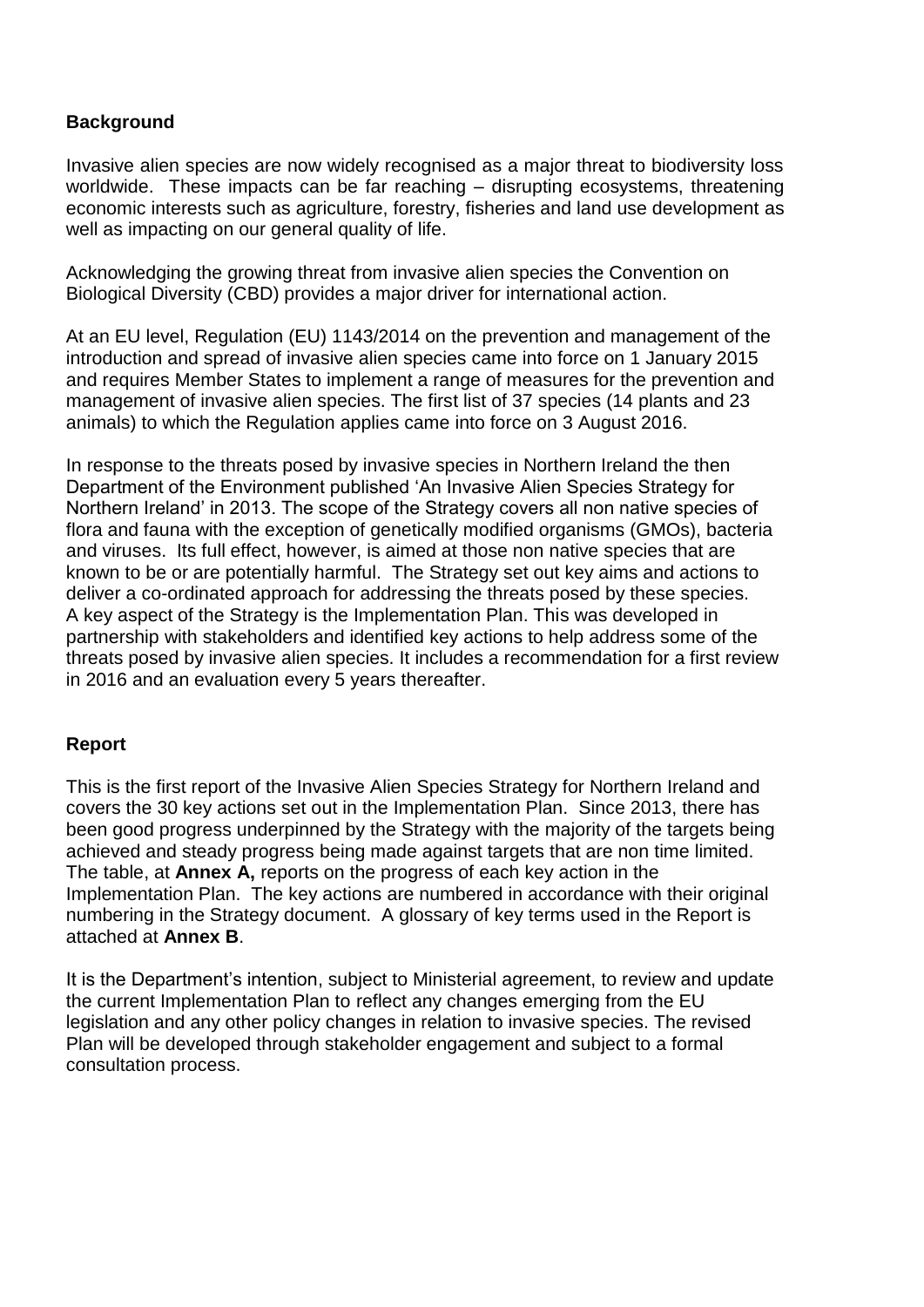| <b>Associated</b><br><b>Key</b><br>Objective/<br><b>Theme</b> |       | <b>Key Action</b>                                                                                  | Lead                 | <b>Report on Implementation</b>                                                                                                                                                                                                                                                                                                                                                                                                                                                                                                                                                                                                                                                                                                           |
|---------------------------------------------------------------|-------|----------------------------------------------------------------------------------------------------|----------------------|-------------------------------------------------------------------------------------------------------------------------------------------------------------------------------------------------------------------------------------------------------------------------------------------------------------------------------------------------------------------------------------------------------------------------------------------------------------------------------------------------------------------------------------------------------------------------------------------------------------------------------------------------------------------------------------------------------------------------------------------|
|                                                               |       |                                                                                                    |                      |                                                                                                                                                                                                                                                                                                                                                                                                                                                                                                                                                                                                                                                                                                                                           |
|                                                               | $1.1$ | Update risk<br>assessment and<br>carry out horizon<br>scanning exercise                            | <b>NIEA</b><br>(NED) | Horizon scanning is a key element in prevention and important for guiding our efforts on<br>risk analysis. A horizon scanning exercise was carried out in March 2013 to identify<br>invasive species that could potentially arrive in Northern Ireland. As a result of the<br>scanning exercise, risk assessments were carried out on 834 potential and established<br>species.                                                                                                                                                                                                                                                                                                                                                           |
| Objective 1<br><b>Prevention</b><br>and Exclusion             | 1.2   | Develop and<br>implement<br>exclusion and<br>action plans for<br>high risk species<br>and pathways | <b>NIEA</b><br>(NED) | Preventing the introduction and establishment of new invasive species is a priority in<br>Northern Ireland. In conjunction with ISI and GBNNSS a suite of 25 contingency plans<br>has been developed for high risk invasive species which set out the roles and<br>responsibilities of organisations. Plans have been produced for Water primrose, Giant<br>rhubarb, Chinese mitten crab, Fringed water lily, Hottentot fig, Parrot's feather, Wild<br>boar, Water fern, New Zealand pigmyweed, Non- native deer, Non - native crayfish,<br>Carpet sea squirt and Wakame.<br>http://invasivespeciesireland.com/wp-content/uploads/2011/01/Non-<br>native_crayfish_ISAP.pdf<br>http://invasivespeciesireland.com/species-alerts/wild-boar/ |
|                                                               |       |                                                                                                    |                      | <b>Within DAERA:</b><br>$\frac{1}{2}$ M&FD staff annually undertakes a control project to contain Carpet sea squirt<br>Didemnum vexillum (D. vex) on Strangford Lough. In 2016 monitoring of this<br>species was extended to other suspect areas within Strangford Lough linked by                                                                                                                                                                                                                                                                                                                                                                                                                                                        |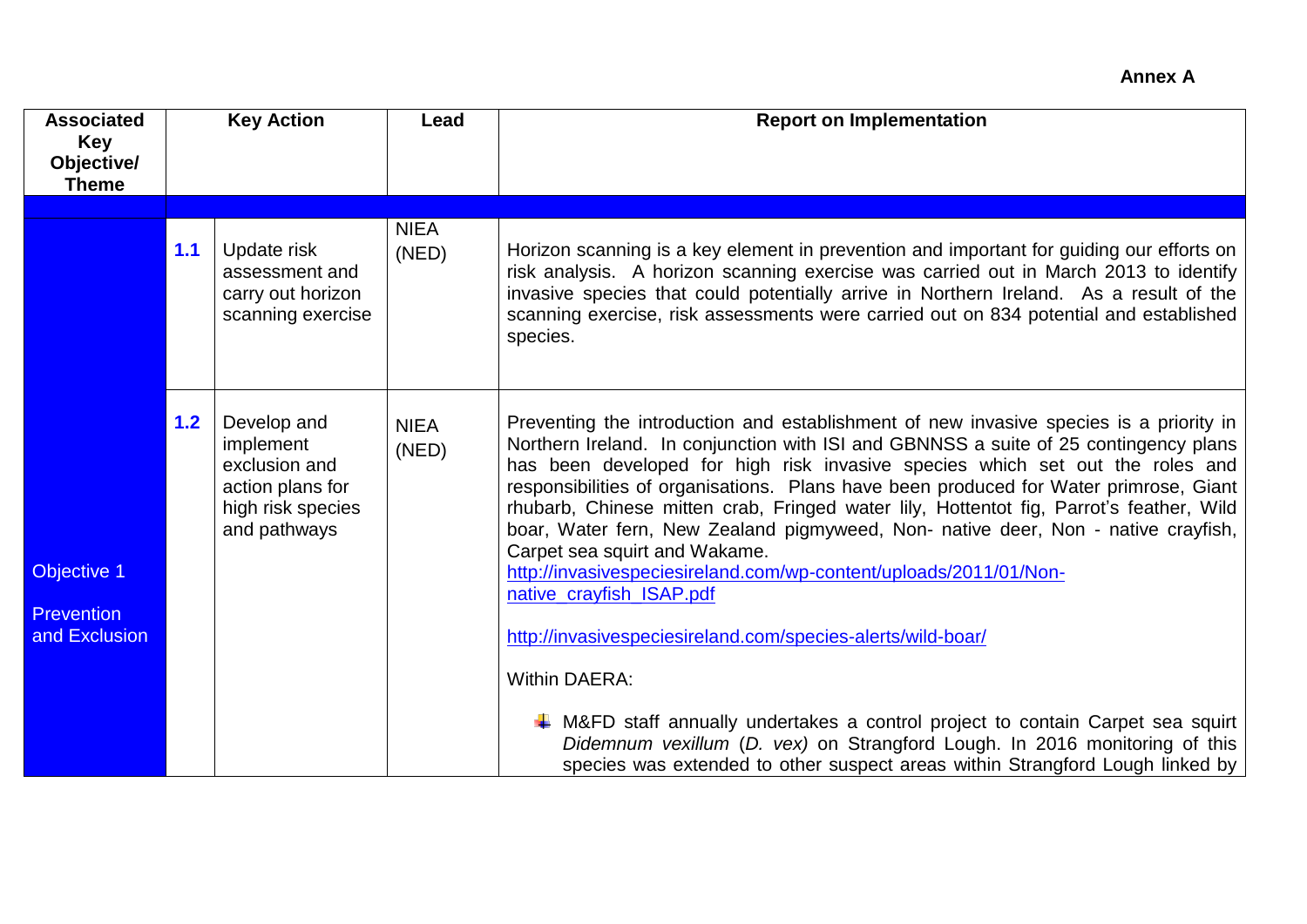| 1.3<br>Introduce<br><b>RNRPD</b><br>subordinate<br>legislation<br>(Northern Ireland) Order 1985 as well as 5 <sup>**</sup> other species present in Northern Ireland.<br>prohibiting sale of<br>high risk species<br>feather; Floating pennywort; Water primrose; Curly waterweed. |  |  | tidal current movements from the main infestation site at Skettrick.<br>Veterinary Service contingency plans for epizootic disease apply to those<br>invasive species presenting epizootic risk at ports. Portal staff uses ID cards to<br>monitor for known invasive species.<br>Dfl, Rivers Agency staff have developed protocols and technical guidance for the<br>management of Japanese knotweed, Himalayan balsam and Giant hogweed where they<br>pose a flood risk on their land.<br>Loughs Agency staff monitor their sites for IAS and in 2016 their staff recorded the first<br>sighting of Asian clam in the River Foyle. Reference to invasive species is also included<br>in their electro - fishing surveys standard protocol.<br>AFBI reviewed their aquaculture licences to include conditions on stock seed to ensure<br>the licensee demonstrates the stock is IAS free.<br>NI Water has an ongoing programme for the clearance of Cotoneaster and<br>Rhododendron in the Mournes. Mapping of cleared areas is also taking place. In all<br>capital projects and maintenance programmes, NI Water ensures that action against IAS<br>is taken into consideration. In 2015, NED staff drafted guidelines for NI Water<br>contractors to manage IAS on their sites. |
|------------------------------------------------------------------------------------------------------------------------------------------------------------------------------------------------------------------------------------------------------------------------------------|--|--|-------------------------------------------------------------------------------------------------------------------------------------------------------------------------------------------------------------------------------------------------------------------------------------------------------------------------------------------------------------------------------------------------------------------------------------------------------------------------------------------------------------------------------------------------------------------------------------------------------------------------------------------------------------------------------------------------------------------------------------------------------------------------------------------------------------------------------------------------------------------------------------------------------------------------------------------------------------------------------------------------------------------------------------------------------------------------------------------------------------------------------------------------------------------------------------------------------------------------------------------------------------------------------------|
|                                                                                                                                                                                                                                                                                    |  |  | The introduction of legislation to ban the sale of high risk species in Northern Ireland has<br>not been initiated as no candidate species have been identified. However, Regulation<br>(EU) 1143/2014 bans the sale of 13* species listed on Schedule 9 of the Wildlife<br>*Schedule 9 species: Signal crayfish; Spiny-cheek crayfish; Marbled crayfish; Muntjac<br>deer; Grey squirrel; American skunk cabbage; Fanwort; Mile-a-minute weed; Parrot's<br>** Other species present in Northern Ireland: Coati; Sacred ibis; Siberian chipmunk:                                                                                                                                                                                                                                                                                                                                                                                                                                                                                                                                                                                                                                                                                                                                     |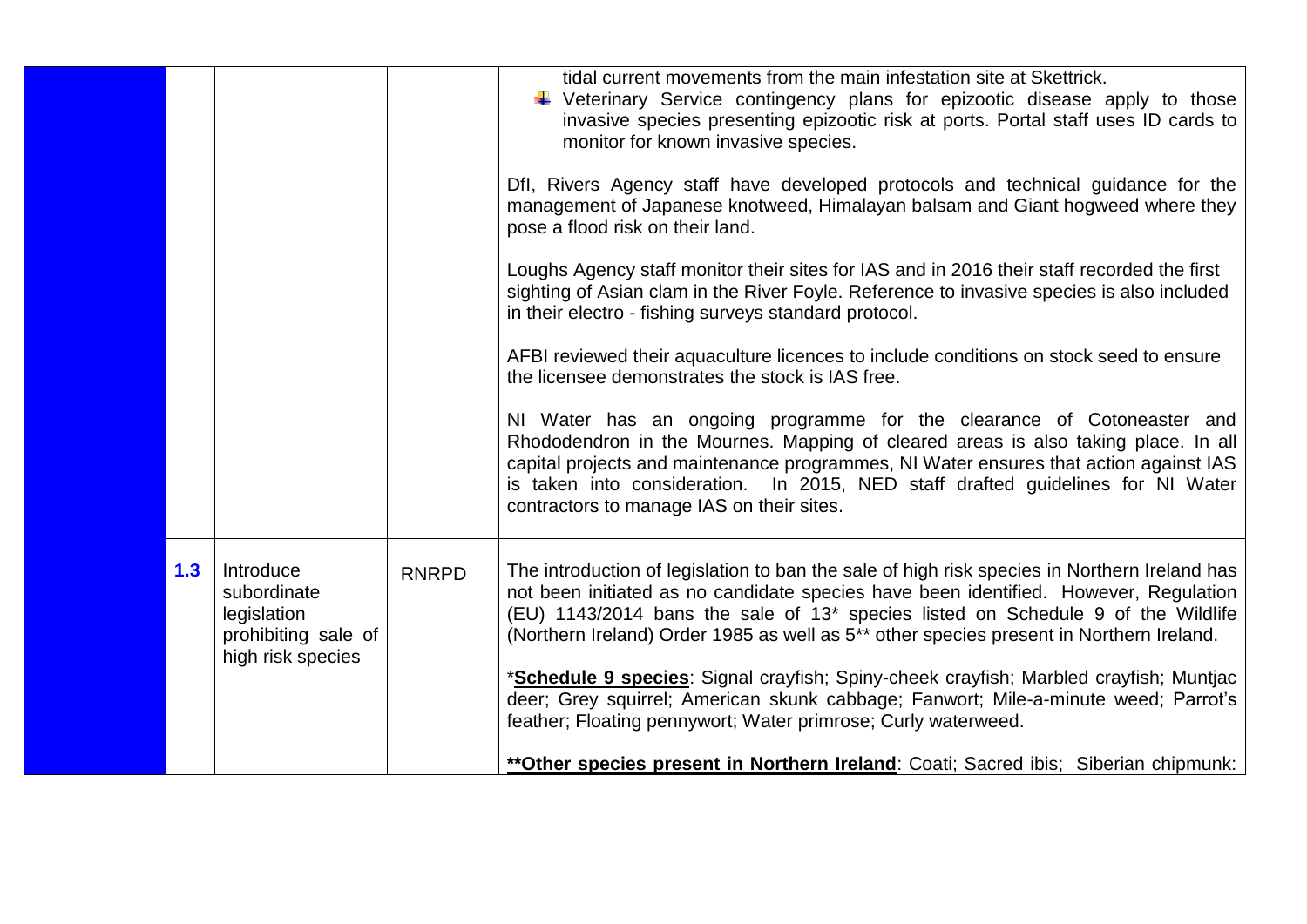|     |                                                                                                                           |                      | Racoon; Red-eared terrapin                                                                                                                                                                                                                                                                                                                                                                                                                                                                                                                                                                                                                                                                                                                                                                                                                                                                                                                                                              |
|-----|---------------------------------------------------------------------------------------------------------------------------|----------------------|-----------------------------------------------------------------------------------------------------------------------------------------------------------------------------------------------------------------------------------------------------------------------------------------------------------------------------------------------------------------------------------------------------------------------------------------------------------------------------------------------------------------------------------------------------------------------------------------------------------------------------------------------------------------------------------------------------------------------------------------------------------------------------------------------------------------------------------------------------------------------------------------------------------------------------------------------------------------------------------------|
| 1.4 | Develop Codes of<br>Practice with key<br>sectors<br>and<br>integrate invasive<br>alien species into<br>industry standards | <b>NIEA</b><br>(NED) | Codes of Practice have been developed for the following key sectors considered to be at<br>high risk of introducing or spreading invasive species - Horticultural, Aquaculture, Marina<br>Operators, and Water Users. These are available to view/download on the ISI website at<br>http://invasivespeciesireland.com/cops/. NED staff review and update the Codes of<br>Practice as new information becomes available and provide advice on request.<br>Conservation Designations and Protection staff provide advice on the management of<br>invasive alien species on ASSI, SPA and SAC sites and can undertake one off capital<br>works projects to control invasive species through the Management of Sensitive Sites<br>(MOSS) programme. Examples of projects undertaken as part of the MOSS scheme<br>include eradication of Japanese knotweed at Dernish Island, Upper Lough Erne ASSI;<br>Sea buckthorn removal at Bann Estuary ASSI; and removal of invasive species such as |
|     |                                                                                                                           |                      | Rhododendron, Laurel and Sycamore from woodland ASSIs.<br>M&FD staff are developing a Marine Biosecurity Planning Guide for Northern Ireland,<br>similar to the Guidance for Producing Site and Operation-based Plans for Preventing the<br>Introduction of Non-Native Species published by Scottish Natural Heritage.<br>http://www.snh.gov.uk/docs/A1294630.pdf<br>A draft Ports and Harbours Guide contains information on non-native invasive species.                                                                                                                                                                                                                                                                                                                                                                                                                                                                                                                              |
|     |                                                                                                                           |                      | Where appropriate, M&FD include mitigation measures for the prevention of<br>arrival or spread of alien invasive marine species as conditions within marine<br>licences for works/developments below mean high water mark.                                                                                                                                                                                                                                                                                                                                                                                                                                                                                                                                                                                                                                                                                                                                                              |
|     |                                                                                                                           |                      | The WADE Team, RED, implement an in-house procedure for biosecurity to prevent the<br>spread of non-native species                                                                                                                                                                                                                                                                                                                                                                                                                                                                                                                                                                                                                                                                                                                                                                                                                                                                      |
|     |                                                                                                                           |                      | AFBI implement the Inland Fisheries Ireland Biosecurity Protocol which details the<br>correct procedures to stop the spread of IAS or harmful fish pathogens. AFBI also<br>implement a Code of Practice to prevent the spread of non indigenous flatworms.                                                                                                                                                                                                                                                                                                                                                                                                                                                                                                                                                                                                                                                                                                                              |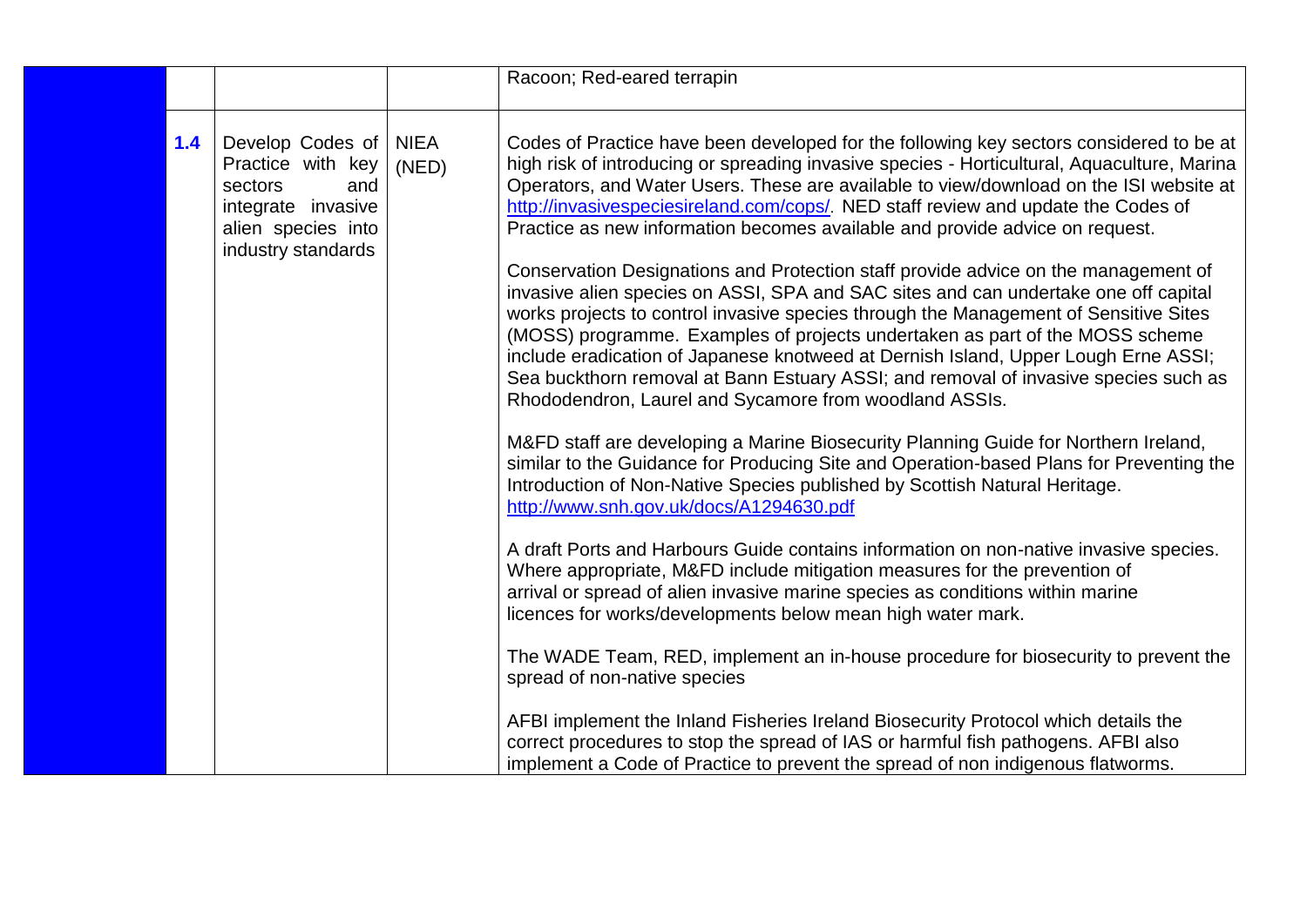| 1.5 | Provide<br>information<br>for<br>the<br>public<br>on<br>threats<br>from<br>invasive<br>alien<br>species | <b>NIEA</b><br>(NED) | The threats posed by invasive species continue to be highlighted to the public through<br>information awareness raising measures as detailed below.<br>NED staff provide information and advice to the public through:<br>$\downarrow$ a range of methods including social media such as Twitter and Facebook and<br>attending events (Belfast Zoo: Marine Festivals: Game Shows);<br>$\downarrow$ working with the Local Government Biodiversity officers and assisting with the<br>drafting of guidelines for the Magnificent Meadows and Don't Mow Let It Grow<br>projects to manage IAS;<br>$\ddot{\bullet}$ the use of the ISI website; and<br>$\ddagger$ displaying information at NIEA Country Parks and visitor centres, for example,<br>posters on the Asian clam outbreak, Giant hogweed, Check Clean Dry campaign<br>and Stop the Spread of Aquatic Species. |
|-----|---------------------------------------------------------------------------------------------------------|----------------------|-------------------------------------------------------------------------------------------------------------------------------------------------------------------------------------------------------------------------------------------------------------------------------------------------------------------------------------------------------------------------------------------------------------------------------------------------------------------------------------------------------------------------------------------------------------------------------------------------------------------------------------------------------------------------------------------------------------------------------------------------------------------------------------------------------------------------------------------------------------------------|
|     |                                                                                                         |                      | RED staff provides information at catchment stakeholder meetings and events. TCV NI<br>staff also disseminate information on IAS at events and deliver training to the general<br>public.                                                                                                                                                                                                                                                                                                                                                                                                                                                                                                                                                                                                                                                                               |
|     |                                                                                                         |                      | The Lough Neagh Partnership Alien Invaders project created a website which contains<br>multimedia IAS messages and videos that can be utilised to educate on IAS.                                                                                                                                                                                                                                                                                                                                                                                                                                                                                                                                                                                                                                                                                                       |
|     |                                                                                                         |                      | The Loughs Agency IBIS INTERREG IV funded project ran two workshops on the<br>Identification of Marine Invasives at Queen's University Marine Laboratory (Portaferry)<br>and the Identification of Freshwater Invertebrates which covered the identification of a<br>number of key invasive species at Loughs Agency (Prehen) in July and November 2013<br>respectively.                                                                                                                                                                                                                                                                                                                                                                                                                                                                                                |
|     |                                                                                                         |                      | The DAERA website provides information for the general public on invasive species.<br>https://www.daera-ni.gov.uk/articles/invasive-alien-species                                                                                                                                                                                                                                                                                                                                                                                                                                                                                                                                                                                                                                                                                                                       |
|     |                                                                                                         |                      | In 2016 the guidance was produced for the DAERA Environment Farming Scheme                                                                                                                                                                                                                                                                                                                                                                                                                                                                                                                                                                                                                                                                                                                                                                                              |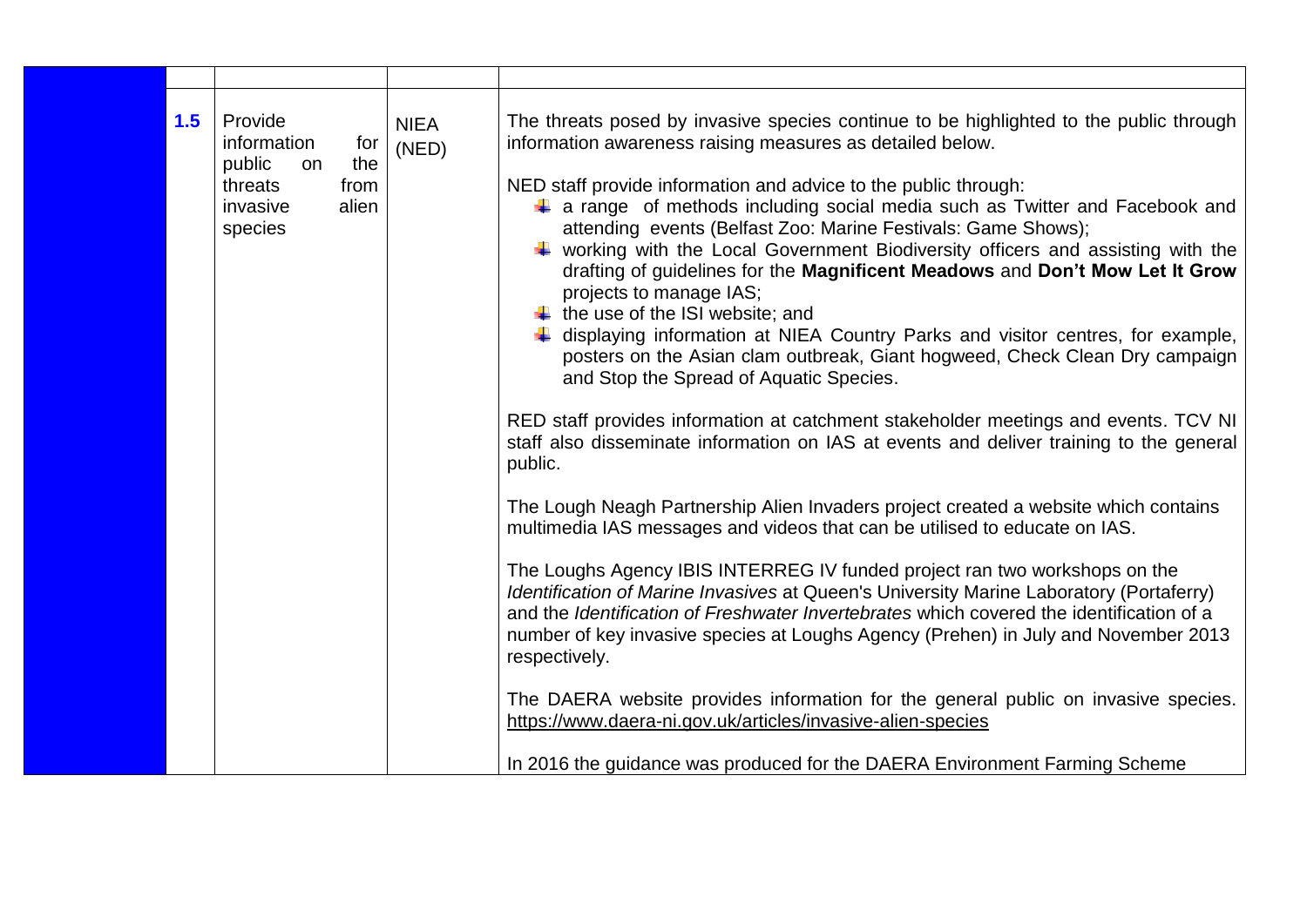|     |                                                                                                                                          |              | (EFS) and addressed invasive species through their management schemes to educate<br>farmers and encourage them to carry out practical management. From January 2016,<br>the Northern Ireland Cross Compliance verifiable standards requires farmers to deal<br>with the following invasive species on their land - Rhododendron, Giant hogweed,<br>Japanese knotweed, Himalayan balsam, wild oat (Avena fatua L, and Avena lodoviciana<br>Durieu) dock (Rumex obtusifolius L and Rumex crispus L.) thistle (Cirsium vulgare<br>(Savi) Ten and Circium arvense (L.) Scop.) and ragwort (Senecio jacobaea L.).                                                             |
|-----|------------------------------------------------------------------------------------------------------------------------------------------|--------------|--------------------------------------------------------------------------------------------------------------------------------------------------------------------------------------------------------------------------------------------------------------------------------------------------------------------------------------------------------------------------------------------------------------------------------------------------------------------------------------------------------------------------------------------------------------------------------------------------------------------------------------------------------------------------|
| 1.6 | Consider<br>mechanisms<br>to<br>control the import<br>and possession of<br>high risk invasive<br>alien species at all<br>points of entry | <b>RNRPD</b> | RNRPD staff is working with colleagues from DEFRA and the other devolved<br>administrations to bring forward domestic legislation to fulfil our obligations under<br>Regulation (EU) 1143/2014. The EU Regulation bans the import of 13 <sup>*</sup> species listed<br>on Schedule 9 of the Wildlife (Northern Ireland) Order 1985 as well as 5 <sup>**</sup> other species<br>in Northern Ireland.<br>* <b>Schedule 9 species</b> : Signal crayfish; Spiny-cheek crayfish; Marbled crayfish; Muntjac<br>deer; Ruddy duck; Grey squirrel; American skunk cabbage; Fanwort; Mile-a-minute<br>weed; Parrot's feather; Floating pennywort; Water primrose; Curly waterweed. |
|     |                                                                                                                                          |              | ** Other species present in Northern Ireland: Coati; Sacred ibis; Siberian chipmunk:<br>Racoon; Red-eared terrapin                                                                                                                                                                                                                                                                                                                                                                                                                                                                                                                                                       |
|     |                                                                                                                                          |              | Under the Customs and Excise Management Act 1979, Border Force has powers to<br>carry out import controls for the invasive species on the Union list. Identification<br>factsheets have been developed for some of the most invasive species and are used by<br>Border Force and Veterinary Service Portal staff to help recognise species on the Union<br>list at points of entry.                                                                                                                                                                                                                                                                                      |
|     |                                                                                                                                          |              | FHI use the Health Certification/TRACES system to provide traceability and surety about<br>source of incoming consignments to mitigate against the potential risk of other species<br>coming in as part of aquaculture consignments for relaying, with probably the highest<br>potential risk from seed mussel imports. A protocol is in place for assessing the source<br>of the mussel if from a non NI/ROI supplier, before authorising its import and inspection                                                                                                                                                                                                     |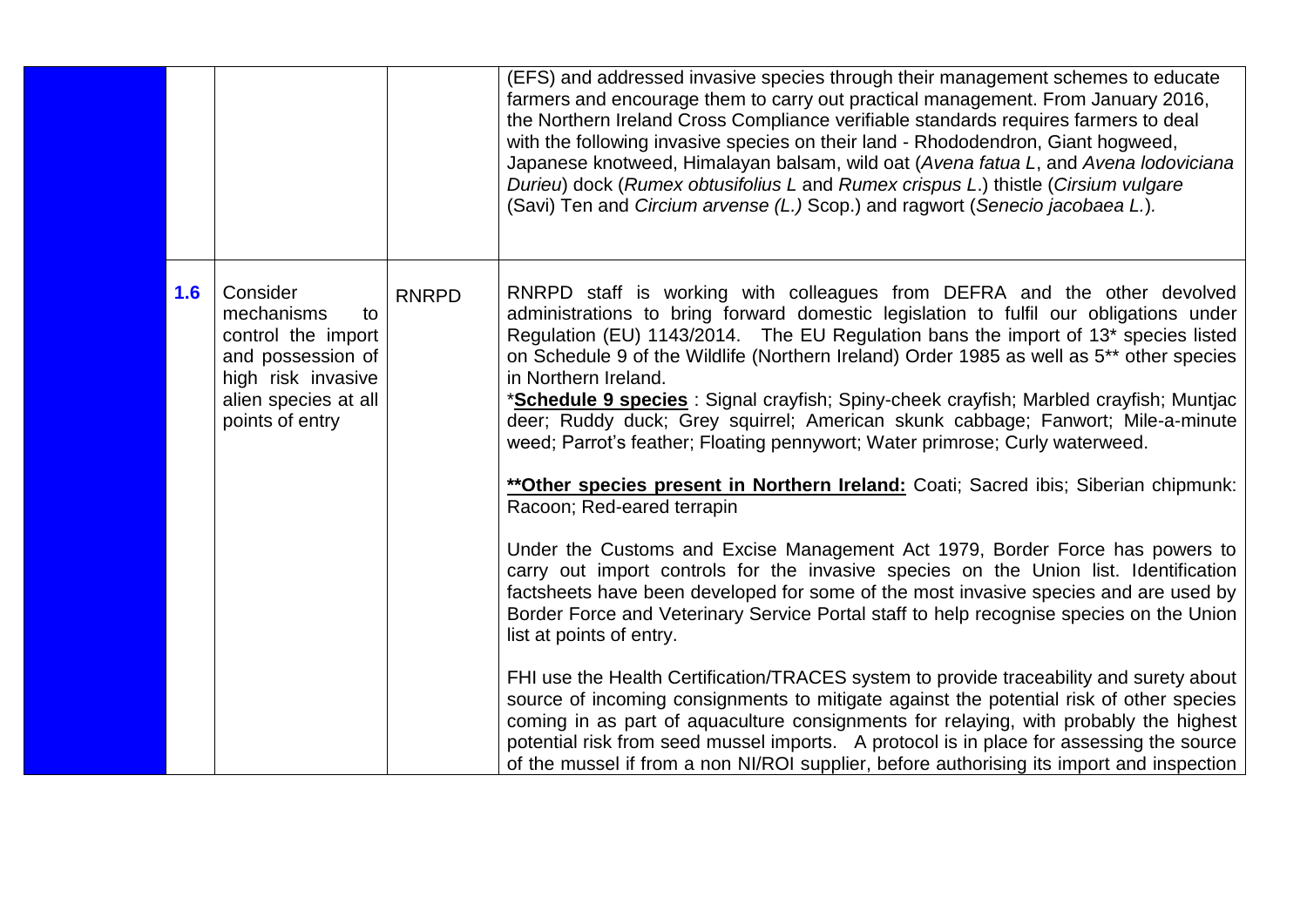|                                                                                    |     |                                                  |                      | on arrival.                                                                                                                                                                                                                                                                                                                                                                                                                                                                                                                                                                                                                                                                                                                                                                                                                                                                                                                                                                                                                                                                                                                                                                                                                                                                                                                                                                                 |
|------------------------------------------------------------------------------------|-----|--------------------------------------------------|----------------------|---------------------------------------------------------------------------------------------------------------------------------------------------------------------------------------------------------------------------------------------------------------------------------------------------------------------------------------------------------------------------------------------------------------------------------------------------------------------------------------------------------------------------------------------------------------------------------------------------------------------------------------------------------------------------------------------------------------------------------------------------------------------------------------------------------------------------------------------------------------------------------------------------------------------------------------------------------------------------------------------------------------------------------------------------------------------------------------------------------------------------------------------------------------------------------------------------------------------------------------------------------------------------------------------------------------------------------------------------------------------------------------------|
|                                                                                    |     |                                                  |                      |                                                                                                                                                                                                                                                                                                                                                                                                                                                                                                                                                                                                                                                                                                                                                                                                                                                                                                                                                                                                                                                                                                                                                                                                                                                                                                                                                                                             |
| <b>Objective 2</b><br>Early<br>detection,<br>surveillance<br>and rapid<br>response | 2.1 | Further develop an<br>warning<br>early<br>system | <b>NIEA</b><br>(NED) | A list of species that are high risk to Northern Ireland and deemed important for research<br>and mapping purposes has been developed and is updated on a regular basis by NED<br>staff.<br>An Expert Registry has been set up which feeds into the National Alerts Networks<br>Records on annual fieldwork data recording and monitoring programmes. Records are<br>fed directly into the NBDC database. Stakeholders using this database include NIEA,<br>M&FD, Forest Service, Rivers Agency, Loughs Agency, AFBI, NI Water, and Transport<br>NI.<br>NED staff have produced draft species alerts for the 37 species on the initial Union list<br>as set out in the Commission Implementing Regulation (EU) 2016/1141of 13 July 2016<br>adopting a list of invasive alien species of Union concern.<br>M&FD staff feed fieldwork records from their annual programme of marine monitoring<br>into the online databases.<br>The WADE Team, RED, submit records on non-native species from their monitoring<br>programmes into the NBDC.<br>M&FD staff undertake annual surveillance visits to a sample of coastal marinas as part<br>of a three-year rolling programme to check for new arrivals via this pathway. A sample<br>of sea lough shorelines is also checked.<br>In 2016, the Loughs Agency staff reported sightings of Asian clam in the River Foyle to<br>NED and NPWS staff. |
|                                                                                    |     |                                                  |                      |                                                                                                                                                                                                                                                                                                                                                                                                                                                                                                                                                                                                                                                                                                                                                                                                                                                                                                                                                                                                                                                                                                                                                                                                                                                                                                                                                                                             |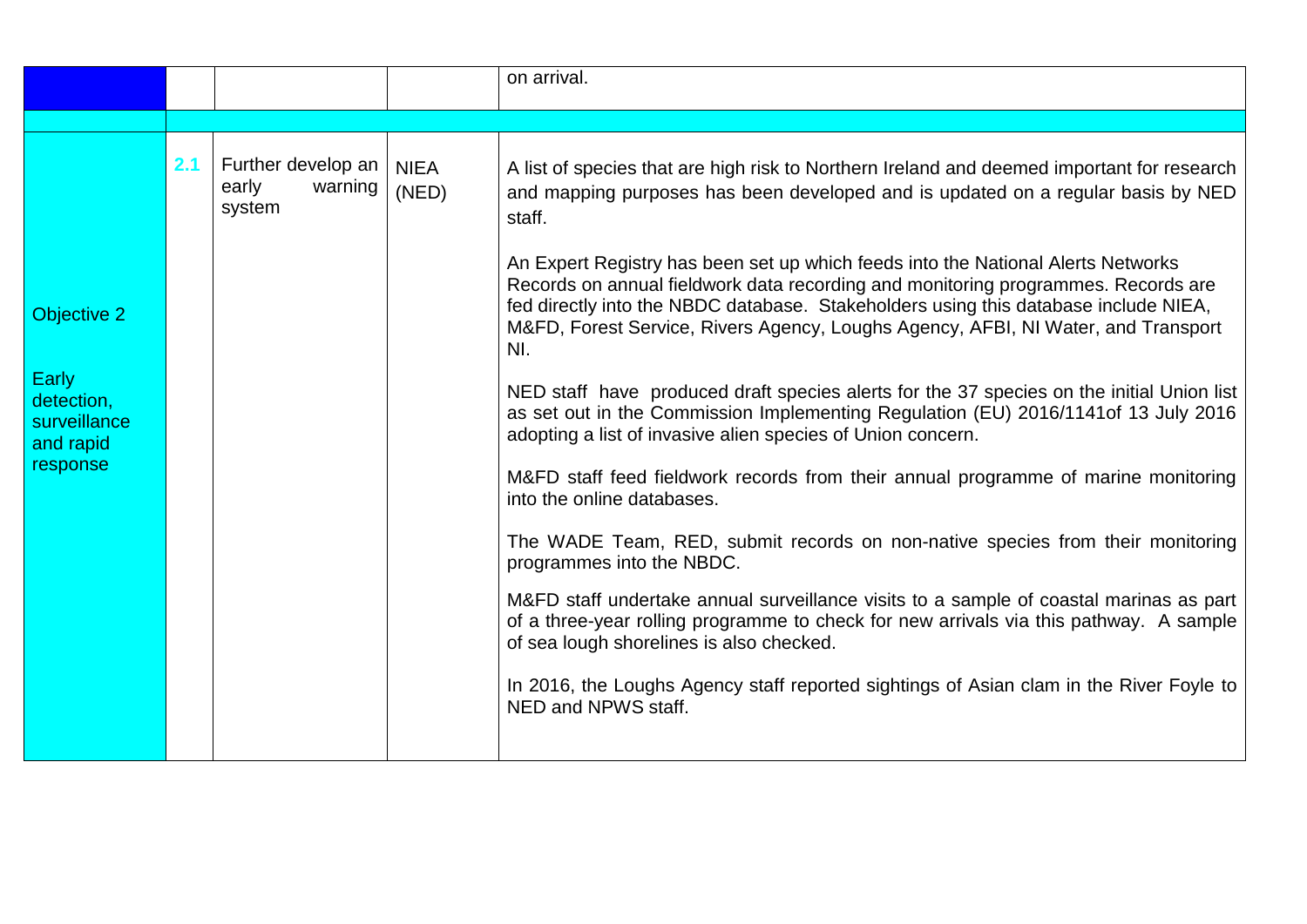| 2.2 | Maximise<br>the<br>potential<br>of<br>ongoing<br>surveillance<br>programmes | <b>NIEA</b><br>(NED) | A suite of risk assessments was produced in 2013 and updated in 2015/16 to include<br>some of the 37 species on the Union list relevant to the island of Ireland. NED staff<br>update the list of high risk invasive alien species for Northern Ireland as any new<br>species are sighted e.g. Asian clam, or when new information becomes available e.g.<br>Harlequin ladybirds are breeding in Northern Ireland for the first time.<br>CEDaR forwards notifications, on manual records submitted to them, to NED. These<br>records are being mapped internally using ArcGIS.<br>There following surveillance programmes are in place to monitor and record invasive<br>species:<br>$\downarrow$ Field work and site integrity monitoring the results from which are fed into the<br>data recording systems by NED staff;<br>$\ddot{\phantom{1}}$ The WADE team, RED, submit ad hoc records of non-native species from their<br>monitoring programmes into the NBDC;<br>$\ddot{\phantom{1}}$ Controls for the movement of shell fish from site to site by M&FD staff;<br>$\downarrow$ A high impact species list is provided for use by M&FD staff when carrying out<br>monitoring assessments. Invasive species are important performance indicators<br>for the Water Framework and Marine Strategy Framework Directives;<br>The WADE Team, RED, submit records on non-native species from their<br>monitoring programmes into the NBDC.<br>Transport NI staff report sightings of IAS identified through routine maintenance<br>NED staff, in partnership with Transport NI, worked on the<br>inspections.<br>'Biodiverse Road Verges' Project as part of the ENVISION Community Heritage<br>project out of which emerged the 'Don't Mow Let it Grow' project -<br>http://dontmowletitgrow.com/ - led by Causeway Coast & Glens Borough Council |
|-----|-----------------------------------------------------------------------------|----------------------|----------------------------------------------------------------------------------------------------------------------------------------------------------------------------------------------------------------------------------------------------------------------------------------------------------------------------------------------------------------------------------------------------------------------------------------------------------------------------------------------------------------------------------------------------------------------------------------------------------------------------------------------------------------------------------------------------------------------------------------------------------------------------------------------------------------------------------------------------------------------------------------------------------------------------------------------------------------------------------------------------------------------------------------------------------------------------------------------------------------------------------------------------------------------------------------------------------------------------------------------------------------------------------------------------------------------------------------------------------------------------------------------------------------------------------------------------------------------------------------------------------------------------------------------------------------------------------------------------------------------------------------------------------------------------------------------------------------------------------------------------------------------------------------------------------------------------------------------------|
| 2.3 | Develop<br>and<br>implement a rapid                                         | <b>NIEA</b>          | At present, no formal procedure for rapid response has been set up.                                                                                                                                                                                                                                                                                                                                                                                                                                                                                                                                                                                                                                                                                                                                                                                                                                                                                                                                                                                                                                                                                                                                                                                                                                                                                                                                                                                                                                                                                                                                                                                                                                                                                                                                                                                |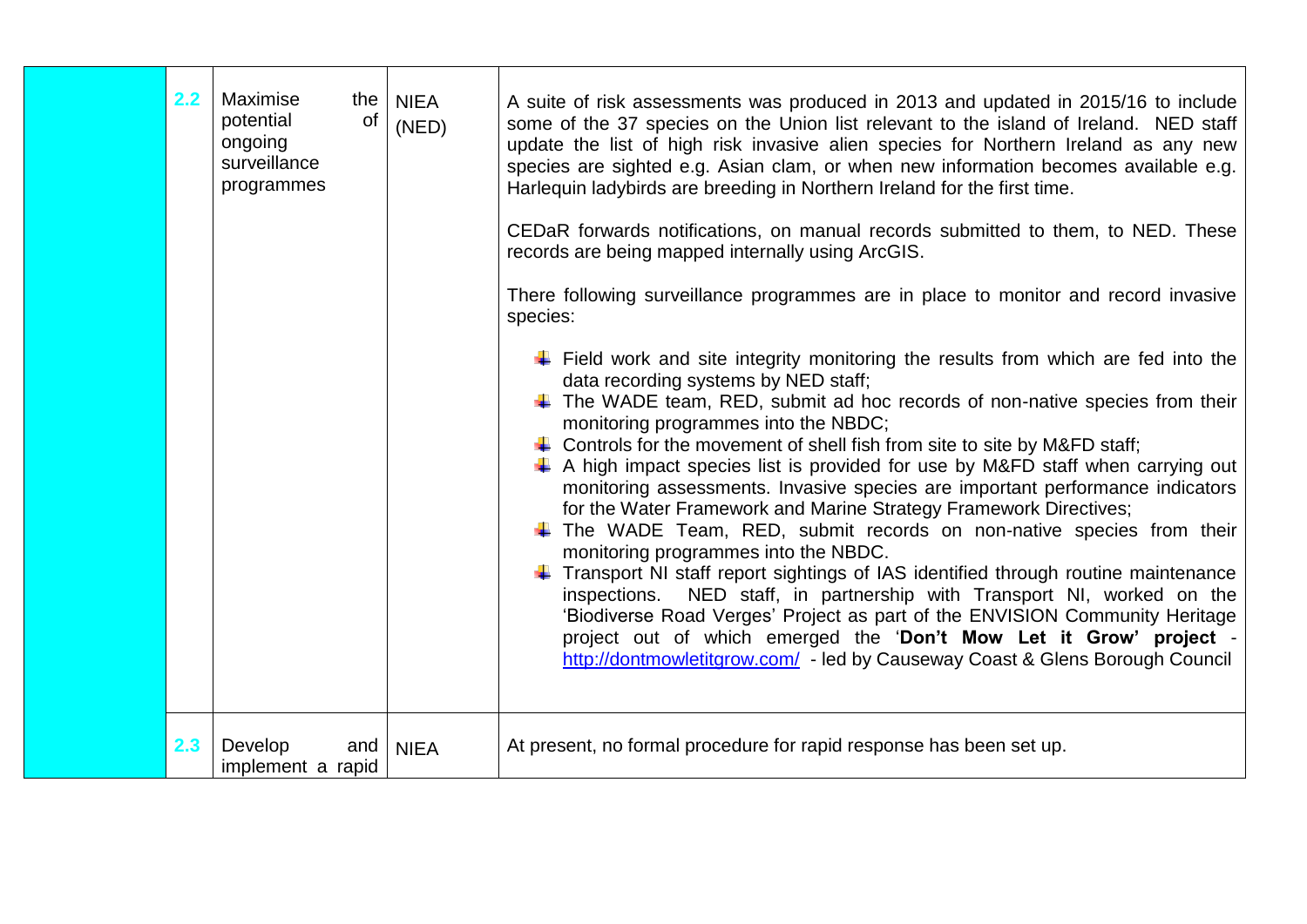|     | response<br>mechanism                                                                        | (NED)                | The Asian hornet sighting in GB and the sighting of the Asian clam in the River Foyle<br>have raised the profile of IAS and highlighted the need for a formal approach to rapid<br>response and MOUs between Government departments with the relative expertise, staff<br>and equipment.<br>There is an informal agreement with Departmental contacts in some business areas<br>whereby, if required and feasible, the provision of resources may be made available.<br>Inventories of equipment and trained staff are available in some business areas.<br>Forest Service staff applies a rapid response protocol in response to any reports of<br>invasive alien species on their land – Himalayan balsam was successfully removed from<br>Hillsborough Forest. In addition to the existing use of stealth cameras, Forest Service<br>has procured a thermal binocular camera to aid in the detection of Muntjac deer and<br>Roe deer on their land. |
|-----|----------------------------------------------------------------------------------------------|----------------------|--------------------------------------------------------------------------------------------------------------------------------------------------------------------------------------------------------------------------------------------------------------------------------------------------------------------------------------------------------------------------------------------------------------------------------------------------------------------------------------------------------------------------------------------------------------------------------------------------------------------------------------------------------------------------------------------------------------------------------------------------------------------------------------------------------------------------------------------------------------------------------------------------------------------------------------------------------|
| 2.4 | Develop and<br>implement<br>contingency and<br>eradication plans<br>for high risk<br>species | <b>NIEA</b><br>(NED) | In conjunction with ISI and GBNNSS a suite of 25 contingency plans has been<br>developed for high risk invasive species which set out the roles and responsibilities of<br>organisations. Plans have been produced for Water primrose, Giant rhubarb, Chinese<br>mitten crab, Fringed water lily, Hottentot fig, Parrot's feather, Wild boar, Water fern, New<br>Zealand pigmyweed, Non- native deer, Non - native crayfish, Carpet sea squirt and<br>Wakame.<br>http://invasivespeciesireland.com/wp-content/uploads/2011/01/Non-<br>native_crayfish_ISAP.pdf<br>http://invasivespeciesireland.com/species-alerts/wild-boar/<br>There is a range of eradication and management projects ongoing to deal with high risk<br>invasive species in Northern Ireland. These projects include:<br>$\ddot{+}$ The Oxyura Project Advisory Group (OPAG) has successfully eradicated a large                                                                    |
|     |                                                                                              |                      | population of Ruddy ducks in the UK. There are only a few remaining individual<br>specimens in Northern Ireland:                                                                                                                                                                                                                                                                                                                                                                                                                                                                                                                                                                                                                                                                                                                                                                                                                                       |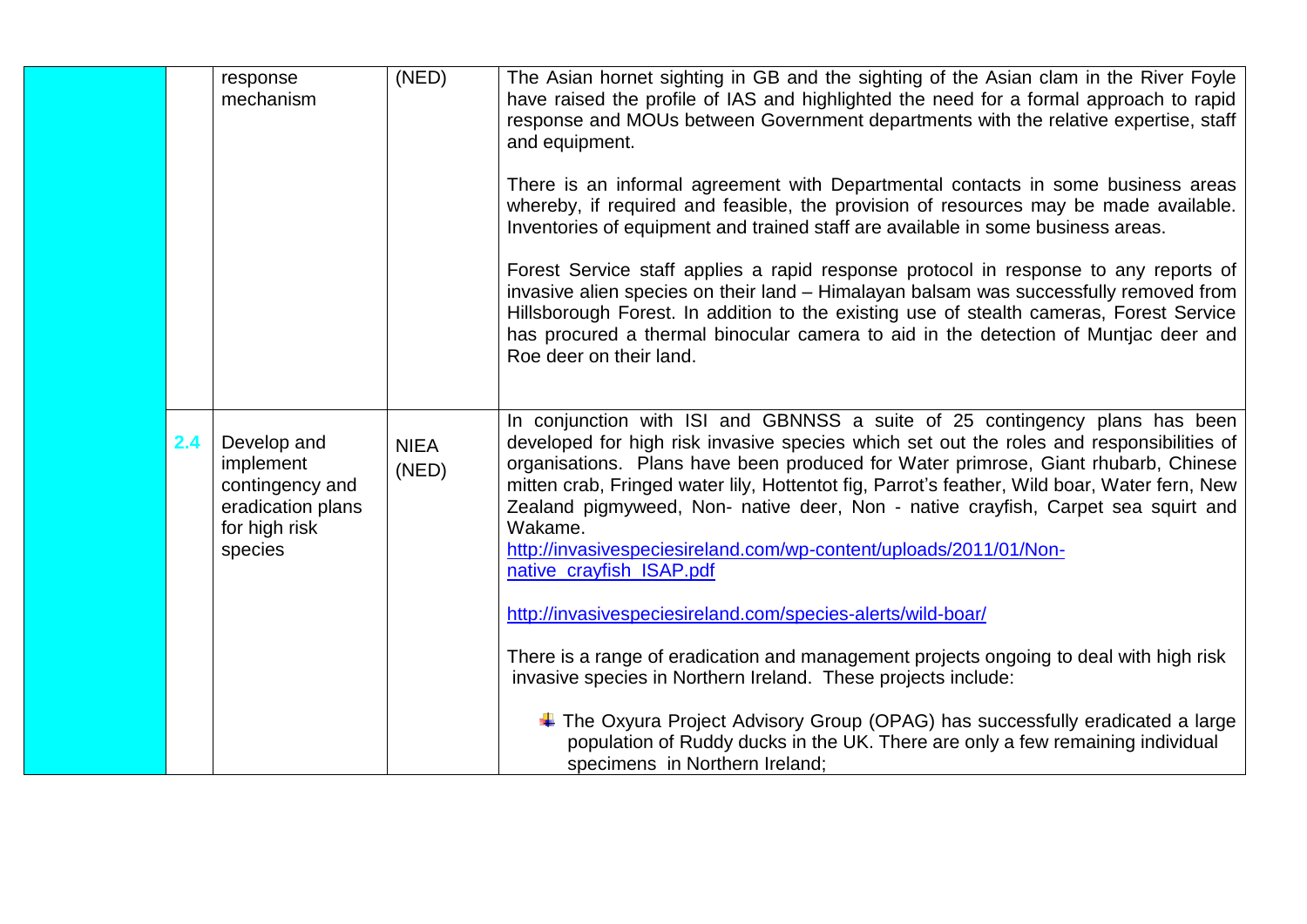| A number of wild boar were successfully eradicated from Fermanagh and<br>Armagh in 2015;      |
|-----------------------------------------------------------------------------------------------|
| $\ddot{*}$ M&FD established the <i>Didemnum vexillum</i> working group in 2016 to help tackle |
| the spread of the Carpet sea squirt and an annual programme of containment is                 |
| now in place;                                                                                 |
| $\ddag$ The National Trust is involved in the eradication of Muntiac deer on their land at    |
| Mount Stewart. The Mount Stewart Muntjac Control Species Group meets twice                    |
| a year to get an update on measures taken to eradicate Muntjac deer. The                      |
| Action Group comprises of members from the National Trust, Forest Service,                    |
| QUB, BASC, Clandeboye Estate and NIEA. An Action Plan for the eradication of                  |
| Muntjac deer on the Mount Stewart Estate is currently under review by this                    |
| group;                                                                                        |
| $\ddagger$ A new HLF and Sciurious LIFE project has secured £600,000 funding for 3 years      |
|                                                                                               |
| to help local communities to become actively involved in regional Red squirrel                |
| conservation and the control of the invasive Grey squirrel;                                   |
| $\ddot{+}$ NED is working with a number of golf club owners to eradicate Lagarosiphon         |
| Major at ponds on their sites. Permission is being sought from QUB to carry out               |
| experimental eradication methods on some of the locations, one of which is                    |
| within an ASSI and SPA;                                                                       |
| NIEA and Forest Service collaborated on a project to eradicate Lagarosiphon                   |
| major from a fire dam at Lough Navar Forest. Forest Service staff continue to                 |
|                                                                                               |
| monitor this site and to date there has been no reoccurrence;                                 |
| $\ddagger$ Forest Service has an ongoing programme for the control/clearance of a nett        |
| area of 126ha of Rhododendron and Cherry laurel in 8 of their forests;                        |
| An Asian clam survey was carried out on behalf of NED in May 2016. The survey                 |
| results concluded that it may not be possible to eradicate the Asian clam but                 |
| management and biosecurity would be a more viable option. NED staff is                        |
| currently monitoring a project on eradication techniques for Asian clam through               |
|                                                                                               |
| the EPA in the Republic of Ireland and may consider a future link in with this                |
| project;                                                                                      |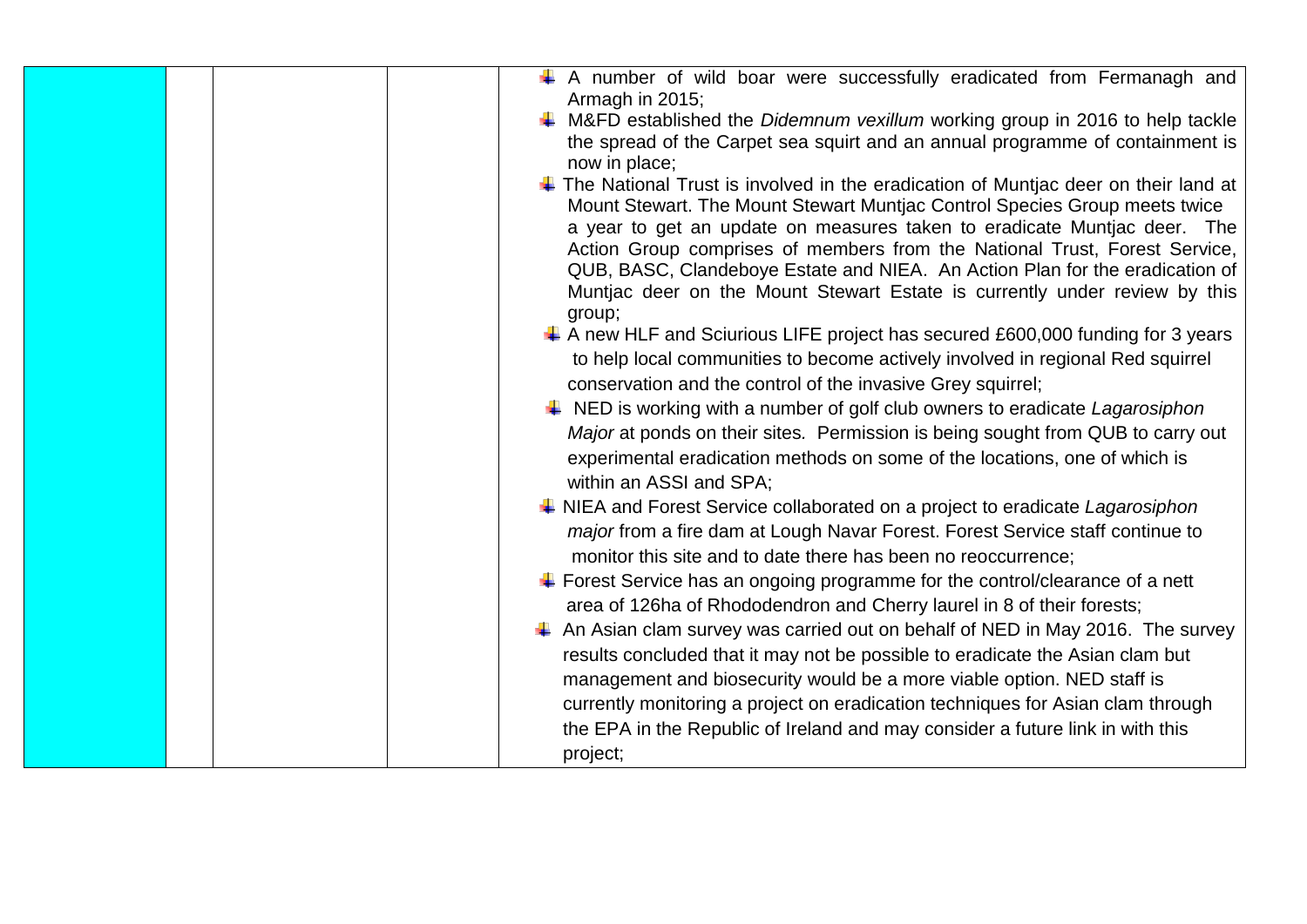|     |                                                                                   |                      | $\ddot{+}$ The Loughs Agency in partnership with DAERA, NPWS, and the Marine Institute,<br>Galway are developing a contingency and action plan for the eradication of the<br>salmon parasite Gyrodactylus;<br>$\downarrow$ NI Water has a programme for the control of Cotoneaster and Rhododendron in<br>the Mournes which takes place on an annual basis; and<br>$\downarrow$ Rivers Agency has developed a technical guidance note for the control of<br>Japanese knotweed and Giant hogweed within designated flood defences.                                                                                                                                                                                          |
|-----|-----------------------------------------------------------------------------------|----------------------|----------------------------------------------------------------------------------------------------------------------------------------------------------------------------------------------------------------------------------------------------------------------------------------------------------------------------------------------------------------------------------------------------------------------------------------------------------------------------------------------------------------------------------------------------------------------------------------------------------------------------------------------------------------------------------------------------------------------------|
|     |                                                                                   |                      | NIEA has supported numerous Environment Fund projects since 2013, to assist Non<br>Government Organisations tackle invasive species across Northern Ireland. It has also<br>funded projects through its 'Challenge' fund including the Glens Red Squirrel Group;<br>Alien Invaders Lough Neagh Partnership; Invaders of a Natural Kind Field Studies<br>Council; Belfast Hills Partnership; and Blackwater Wildlife Volunteers.<br>District Councils control invasive species on their own land.                                                                                                                                                                                                                           |
| 3.1 | Develop and<br>establish<br>protocols for<br>invasive alien<br>species monitoring | <b>NIEA</b><br>(NED) | Protocols for recording IAS have been drafted through ISI but these still need to be<br>agreed with the reporting bodies such as the WADE Group within RED, and M&FD<br>before they can be included in their daily operations.<br>Transport NI staff provide instructions for staff when carrying out inspections, monitoring<br>and mapping of invasive species locations.<br>An online recording system has been set up through funding from CEDaR. The iRecord<br>system (www.brc.ac.uk/irecord/) contains a list of species that are both of high risk and<br>research interest in Northern Ireland. When any of the named species is entered on the<br>online system, iRecord generates an email to inform NED staff. |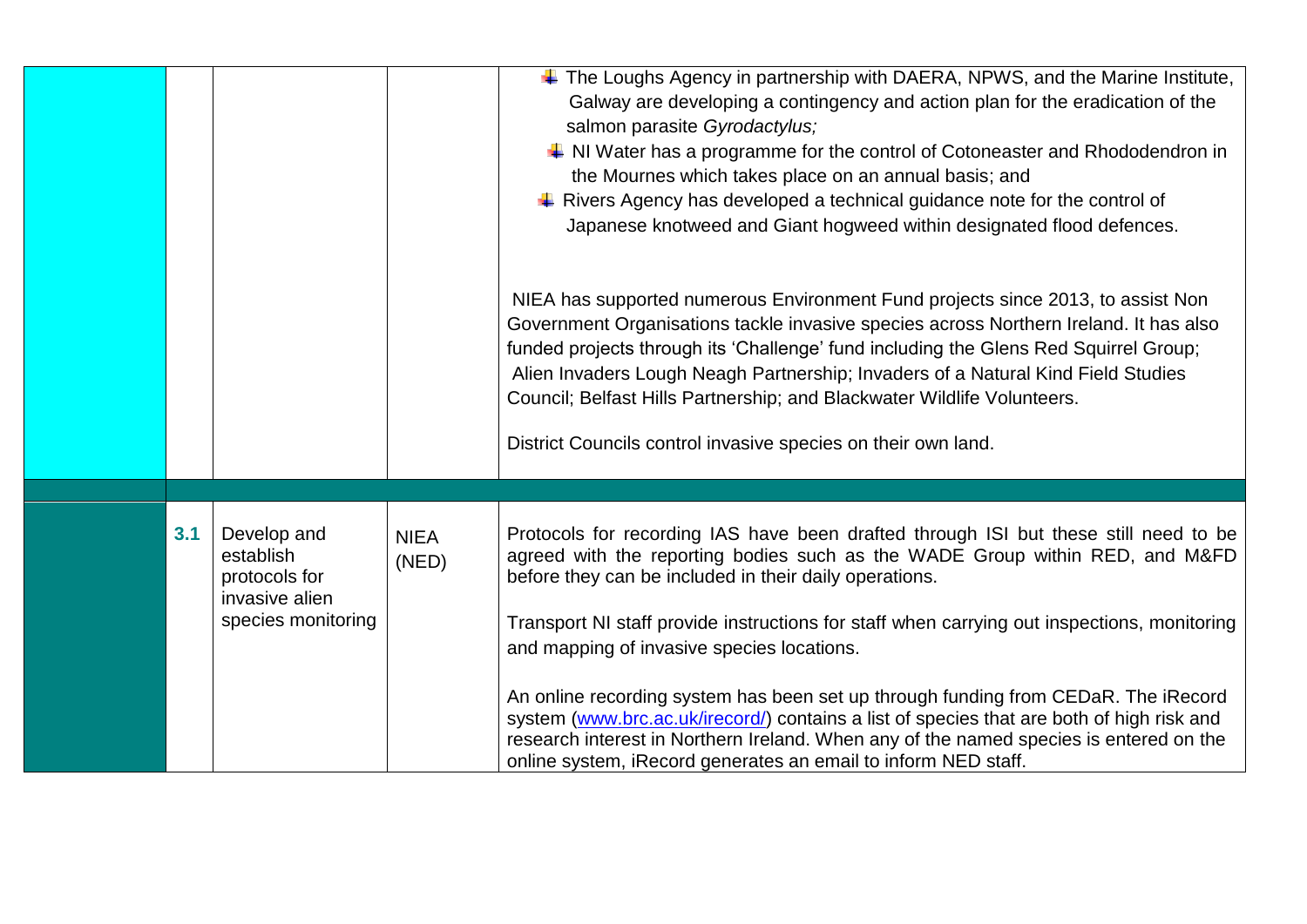| Objective 3<br>Monitoring,<br>recording and<br>reporting |     |                                                              |                      | M&FD monitor a number of high priority invasive alien species at marinas, sea loughs<br>and designated conservation sites using standardized methodologies.<br>A reference to invasive species is in the Loughs Agency electro - fishing surveys<br>standard protocol.<br>Forest Service Plans deal with invasive species on a species by species and site by site<br>basis when they appear on their land. A survey covering 1000ha of ancient woodland<br>sites within Forest Service land was carried out to identify threats to biodiversity and<br>cultural features. Threats from invasive plant species were identified in 15% of the<br>survey area and follow up action has been incorporated into Forest Management Plans.<br>11% of the area is being cleared of Rhododendron/Cherry laurel.                                                                                                                                                                                                                                                                                       |
|----------------------------------------------------------|-----|--------------------------------------------------------------|----------------------|-----------------------------------------------------------------------------------------------------------------------------------------------------------------------------------------------------------------------------------------------------------------------------------------------------------------------------------------------------------------------------------------------------------------------------------------------------------------------------------------------------------------------------------------------------------------------------------------------------------------------------------------------------------------------------------------------------------------------------------------------------------------------------------------------------------------------------------------------------------------------------------------------------------------------------------------------------------------------------------------------------------------------------------------------------------------------------------------------|
|                                                          | 3.2 | Maximise potential<br>of ongoing<br>monitoring<br>programmes | <b>NIEA</b><br>(NED) | A list of species that is either high risk to Northern Ireland or is deemed important for<br>research and mapping purposes has been provided to CEDaR. As part of the recording<br>process a notification is received by NIEA staff when a record of any listed species is<br>entered onto the online iRecord system.<br>A list of invasive species is included in the site feature monitoring programme for use by<br>M&FD staff.<br>DAERA has included invasive species in the screening matrix for the Environment<br>Farming Scheme (EFS). As of January 2016, the Northern Ireland Cross Compliance<br>verifiable standards requires farmers to deal with the following invasive species on their<br>land -- Rhododendron, Giant hogweed, Japanese knotweed, Himalayan balsam, wild oat<br>(Avena fatua L, and Avena lodoviciana Durieu) dock (Rumex obtusifolius L and Rumex<br>crispus L.) thistle (Cirsium vulgare (Savi) Ten and Circium arvense (L.) Scop.) and<br>ragwort (Senecio jacobaea L.).<br>https://www.daera-ni.gov.uk/publications/cross-compliance-verifiable-standards |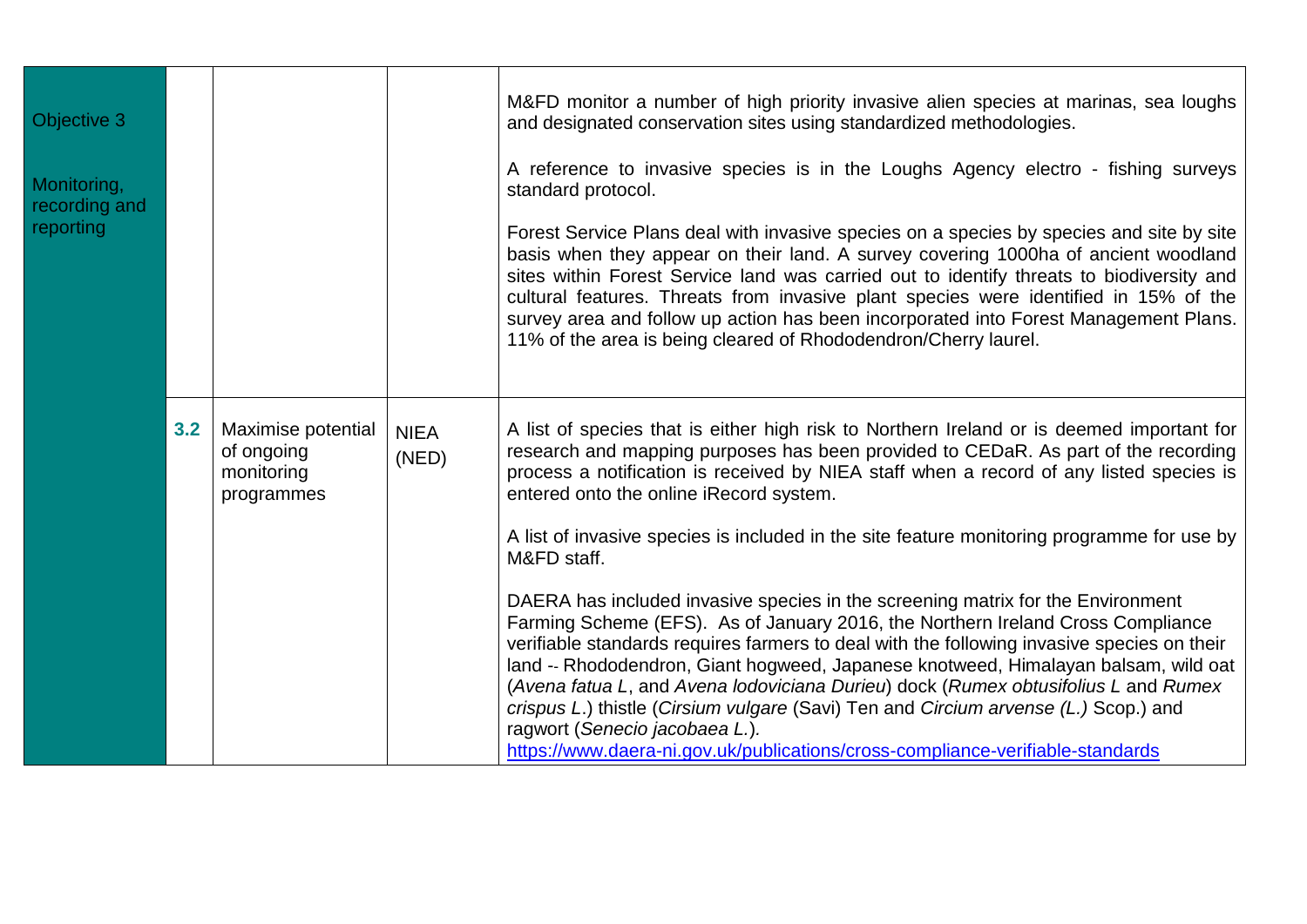|     |                                                                                                                  |                      | All NIEA contracts contain a clause specifically for invasive species in the template<br>documents used by Central Procurement Directorate Construction Division when<br>awarding contracts.                                                                                                                                                                                                                                                                                                                                                                                                                                                                                                                                                                                                                                                                                                                                                                                                                                                                                                                                                        |
|-----|------------------------------------------------------------------------------------------------------------------|----------------------|-----------------------------------------------------------------------------------------------------------------------------------------------------------------------------------------------------------------------------------------------------------------------------------------------------------------------------------------------------------------------------------------------------------------------------------------------------------------------------------------------------------------------------------------------------------------------------------------------------------------------------------------------------------------------------------------------------------------------------------------------------------------------------------------------------------------------------------------------------------------------------------------------------------------------------------------------------------------------------------------------------------------------------------------------------------------------------------------------------------------------------------------------------|
| 3.3 | Provide a<br>mechanism to<br>allow stakeholders<br>to monitor, record<br>and report<br>invasive alien<br>species | <b>NIEA</b><br>(NED) | The online alert reporting system (Alien Watch facility) was established in 2013 on the<br>ISI website (http://invasivespeciesireland.com/alien-watch/) and contains several ID<br>documents. NED staff monitor this facility and respond to the generic 'contact' email<br>address<br>NED staff guide the public to the ISI website, Facebook page and Twitter account.<br>Records submitted to the NBDC through the ISI website are shared publically on the<br>NBDC website. Records that go directly to CEDaR can be shared if an account is set<br>up. However, some location details are hidden to protect species or landowner<br>confidentially. CEDaR provides an information request service for more detailed data.<br>NED staff map all of the records for Northern Ireland using ArcGIS but these are not<br>available to the public.<br>Under the Water Framework Directive (WFD), RED, M&FD and NED staff are members<br>of the UK Technical Advisory Group (Alien Aquatic Species sub-group) where principles<br>to be adopted by agencies responsible for implementing the WFD are defined.<br>(http://www.wfduk.org/tagged/uktag) |
| 3.4 | <b>Further</b><br>development of<br>databases                                                                    | <b>NIEA</b><br>(NED) | Records are sent to NBDC through the ISI website. Species reports are generated and<br>sent to NED staff on request. CEDaR also request data from NBDC approximately<br>twice a year to add to their system.<br>NED, Regional Operations staff regularly feed information into the National Invasive                                                                                                                                                                                                                                                                                                                                                                                                                                                                                                                                                                                                                                                                                                                                                                                                                                                |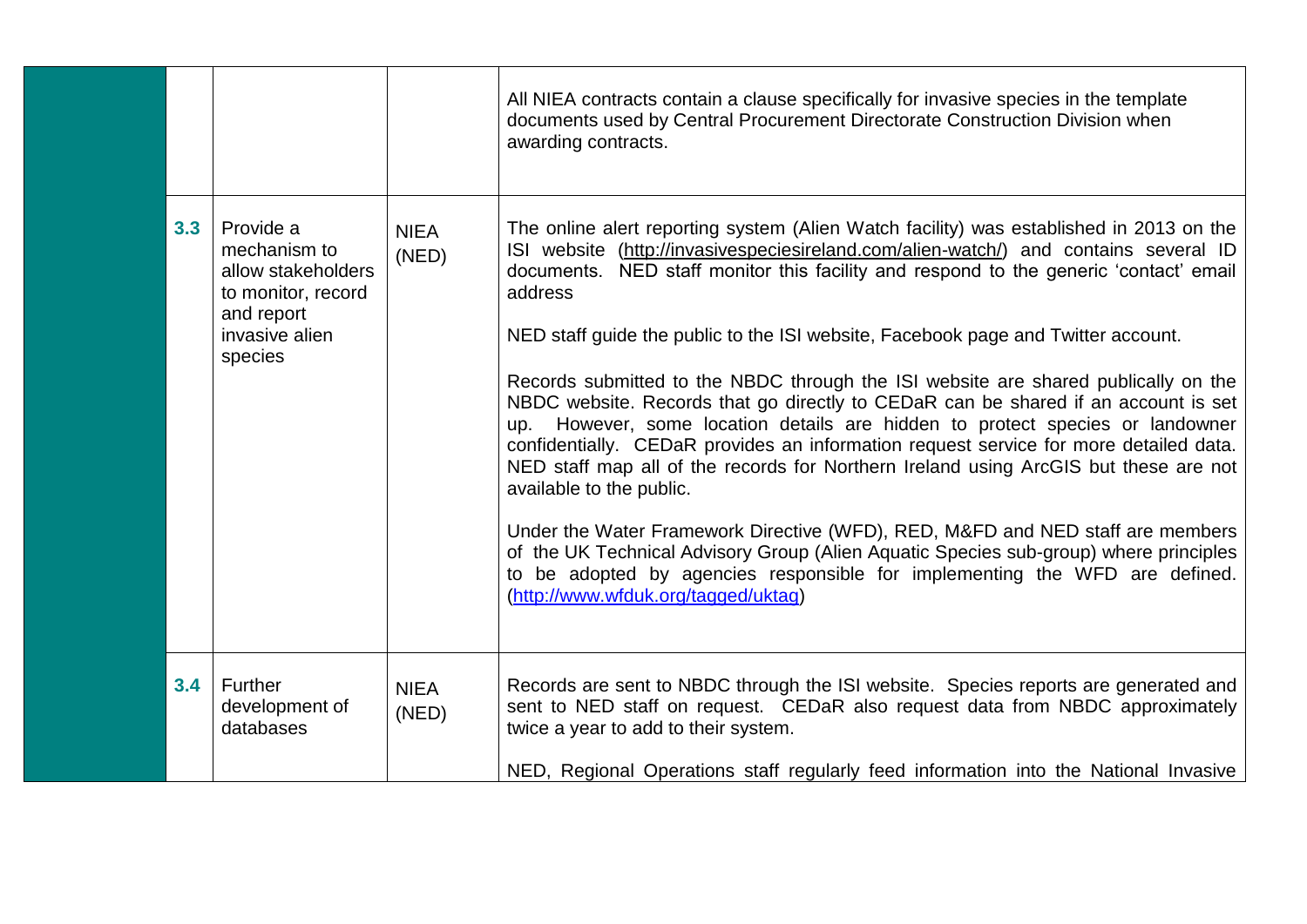| 3.5 | Investigate the<br>possibility of<br>including a clause<br>in the terms and<br>conditions of all<br>Government<br>contracts to make<br>it a requirement for<br>contractors to<br>submit datasets<br>where Invasive<br>Alien Species may<br>be involved. | <b>RNRPD</b>         | Species Database.<br>M&FD records are submitted through the Marine Recorder, which is a database used for<br>formally gathered marine records. Marine Recorder records are accessible to CEDaR<br>staff and ultimately all records sources come together within the UK NBN Gateway.<br>https://data.nbn.org.uk/<br>Information is provided to NOBANIS on an all island basis, for example, informing the<br>NOBANIS network members when a species alert has been issued in Ireland. Two<br>members of staff in NED are included in the NOBANIS Committee members' e-mail<br>circulating list.<br>Discussions are taking place to determine if it is possible to include a clause specifically<br>relating to invasive species in all Government contracts. This will be considered at the<br>next quarterly meeting with the construction Centres of Procurement Expertise (CoPEs)<br>in January 2017. |
|-----|---------------------------------------------------------------------------------------------------------------------------------------------------------------------------------------------------------------------------------------------------------|----------------------|---------------------------------------------------------------------------------------------------------------------------------------------------------------------------------------------------------------------------------------------------------------------------------------------------------------------------------------------------------------------------------------------------------------------------------------------------------------------------------------------------------------------------------------------------------------------------------------------------------------------------------------------------------------------------------------------------------------------------------------------------------------------------------------------------------------------------------------------------------------------------------------------------------|
|     |                                                                                                                                                                                                                                                         |                      |                                                                                                                                                                                                                                                                                                                                                                                                                                                                                                                                                                                                                                                                                                                                                                                                                                                                                                         |
| 4.1 | Develop and<br>agree protocols for<br>eradication,<br>control and                                                                                                                                                                                       | <b>NIEA</b><br>(NED) | Through the ISI project, Management guidance has been developed for a range of<br>invasive species including Japanese knotweed, Giant hogweed, Himalayan balsam,<br>Rhododendron, and Cherry laurel.                                                                                                                                                                                                                                                                                                                                                                                                                                                                                                                                                                                                                                                                                                    |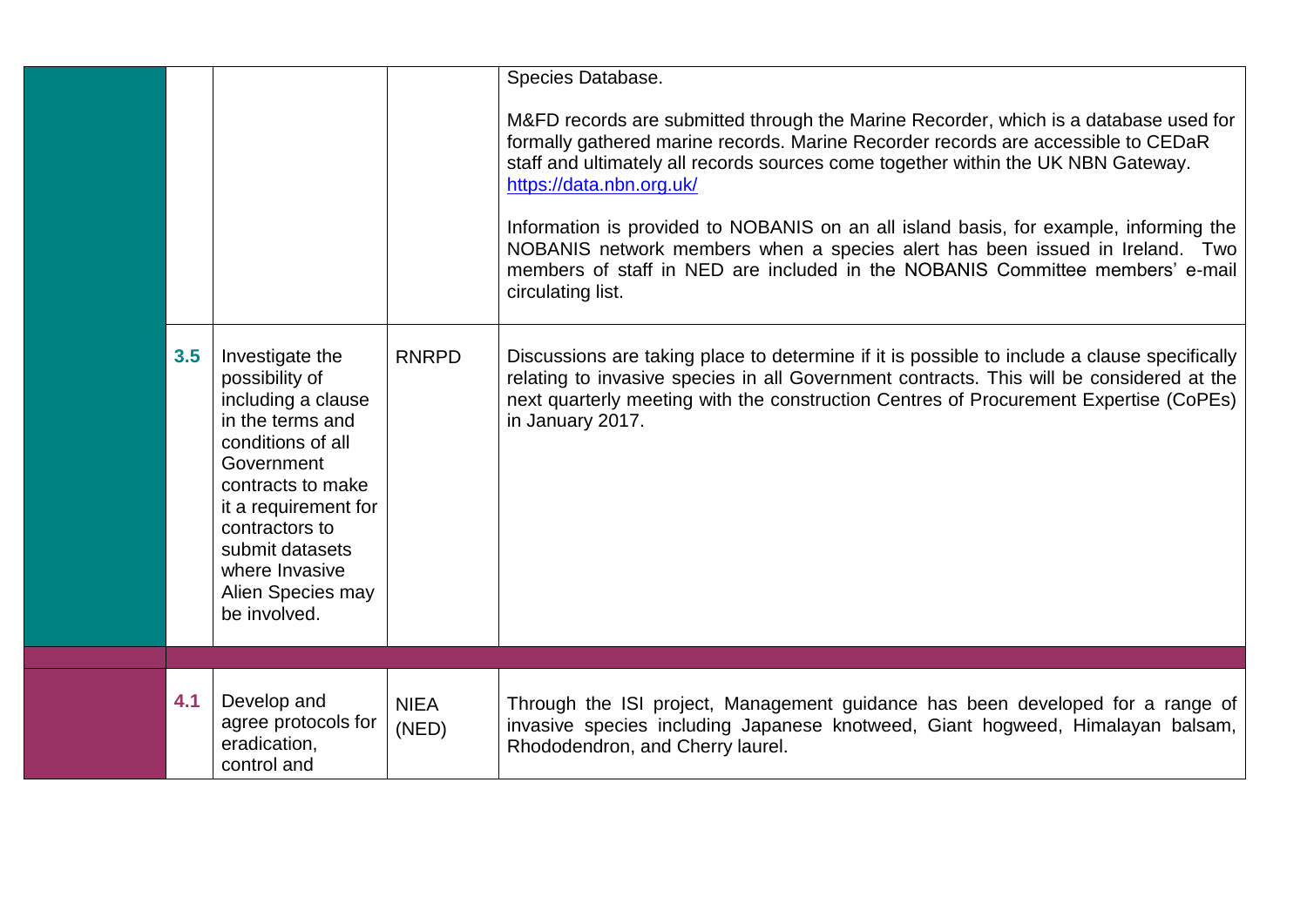| Objective 4                                | containment of<br>high risk species. | Action Plans have also been developed for species such as, Water primrose, Giant<br>rhubarb, Chinese mitten crab, Fringed water lily, Hottentot fig, Parrot's feather, Wild<br>boar, Water fern, New Zealand pigmyweed, Non native deer, Non native crayfish,<br>Carpet sea squirt and Wakame.                                                                     |
|--------------------------------------------|--------------------------------------|--------------------------------------------------------------------------------------------------------------------------------------------------------------------------------------------------------------------------------------------------------------------------------------------------------------------------------------------------------------------|
| Eradication,<br>control and<br>containment |                                      | Long term control and containment of invasive species across Northern Ireland involves<br>appropriate management measures and several initiatives have helped to deliver this.<br>Examples include:                                                                                                                                                                |
|                                            |                                      | $\ddot{*}$ The Mount Stewart Muntjac Control Species Group meets twice a year with the<br>National Trust to discuss the management of Muntiac in the Mount Stewart<br>Estate.                                                                                                                                                                                      |
|                                            |                                      | NED staff co-ordinate the Spartina Control Group which aims to manage Spartina<br>at sites in Strangford and Carlingford Loughs, the Roe Estuary and Lough Foyle.                                                                                                                                                                                                  |
|                                            |                                      | $\downarrow$ NED staff are members of the UK Rapid Response Working Group which aims to<br>ensure best practice in the rapid eradication of IAS throughout the UK.                                                                                                                                                                                                 |
|                                            |                                      | NED staff have worked with Planning Service to develop their Standing Advice<br>document which was published in April 2015 and is available to download at the<br>Northern Ireland Planning portal. This was developed for planning officers and<br>applicants seeking planning permission for developments on land containing<br>invasive alien species.          |
|                                            |                                      | $\ddot{*}$ NED staff has provided support to Lagan Valley Regional Park in the updating of<br>their management plan for Invasive Species in 2016. NED staff has provided<br>input to training of volunteers to carry out surveys for invasive alien species e.g.<br>the Ring of Gullion Landscape Conservation Plan and the Mourne Mountains<br>Landscape Project. |
|                                            |                                      | $\downarrow$ NED have worked with members of the Oxyura Project Advisory Group (OPAG)<br>Ruddy Duck Eradication Programme across the UK for a number of years and                                                                                                                                                                                                  |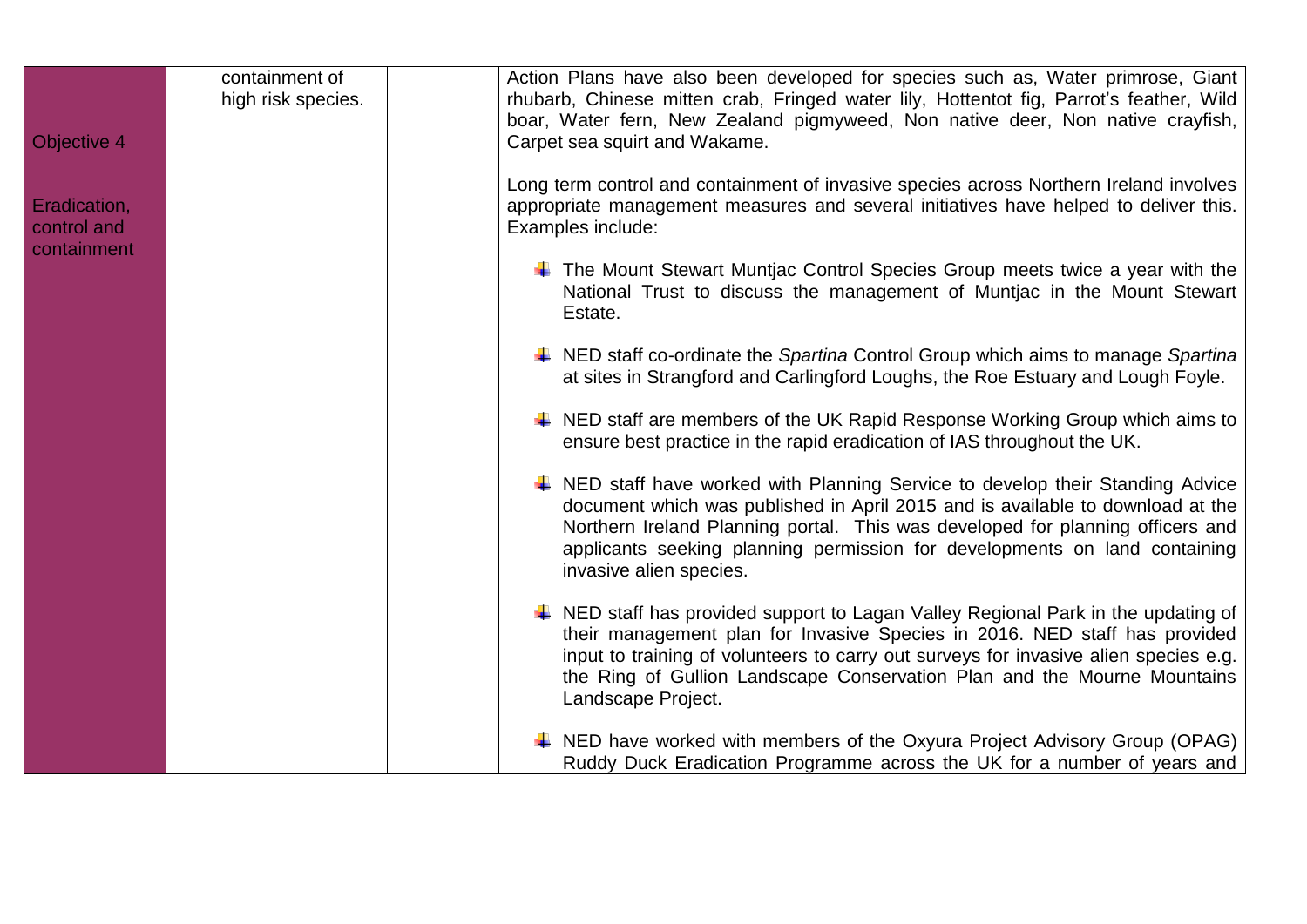|  | there are only a few remaining individual specimens left to eradicate in Northern<br>Ireland.                                                                                                                                                                                                                                                                                       |
|--|-------------------------------------------------------------------------------------------------------------------------------------------------------------------------------------------------------------------------------------------------------------------------------------------------------------------------------------------------------------------------------------|
|  | $\downarrow$ NED staff are involved with the UKTAG group which advises on the<br>implementation of the WFD with regard to invasive aquatic species.                                                                                                                                                                                                                                 |
|  | $\ddot{*}$ NED staff have reviewed management plans, for example Translink Invasive<br>Species Management Plan (July 2014), Northern Ireland Water "Methodologies<br>for Outside Contractors Guidance" and provided an invasive species input to the<br>Transport NI Environmental Handbook (2014/15). Staff regularly advises the<br>public to use the toolkit on the ISI website. |
|  | $\downarrow$ M&FD has provided guidance on invasive species to marina managers on<br>request.                                                                                                                                                                                                                                                                                       |
|  | Staff use Best Practice Management guidance to help minimise and manage the<br>impacts of established invasive species, for example:                                                                                                                                                                                                                                                |
|  | Loughs Agency encourages staff and contractors to use the ISI Toolkit including<br>best practice management guidance.                                                                                                                                                                                                                                                               |
|  | $\ddot{*}$ AFBI contribute to the development of protocols for eradication, control and<br>containment for IAS as directed by DAERA.                                                                                                                                                                                                                                                |
|  | Transport NI encourages contractors to follow Best Practice Management<br>guidelines and have developed protocols for their staff and contractors.                                                                                                                                                                                                                                  |
|  | $\uparrow$ NI Water is developing an internal guidance document for the management of<br>IAS on Northern Ireland water holdings for staff and contractors.                                                                                                                                                                                                                          |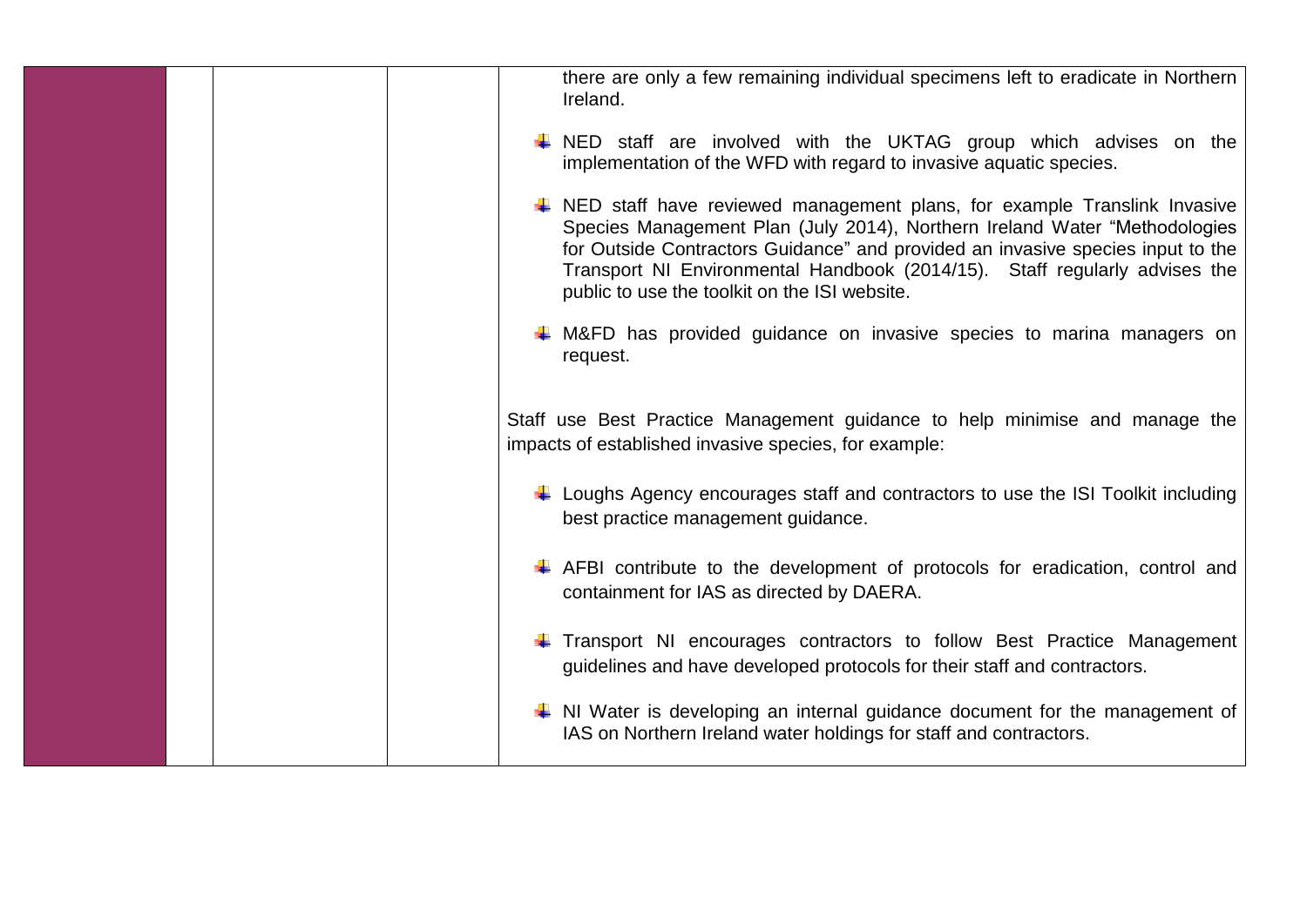| 4.2 | Develop and<br>support action<br>programmes in<br>partnership with<br>Republic of Ireland<br>(ROI) | <b>NIEA</b><br>(NED) | Co-ordinated action on an all island basis will help to reduce the spread of invasive<br>species and ensure consistency of approach to tackling these species. NED staff, in<br>partnership with NPWS, support cross border projects to deliver national and local<br>measures. The following projects demonstrates NED's support and engagement with<br>NPWS:<br>↓ QUB Controlling Priority Invasive Non-native Riparian Plants and Restoring<br>Native Biodiversity (CIRB) Project (2011-2014). The project was part funded by<br>the EU's European Regional Development Fund through the INTERREG IVA<br>cross border programme and part financed by the former Department of the<br>Environment and the Department of the Environment, Community and Local<br>Government (Ireland). The overall aim of the project was to control and provide a<br>baseline for future management of bank side invasive species. |
|-----|----------------------------------------------------------------------------------------------------|----------------------|----------------------------------------------------------------------------------------------------------------------------------------------------------------------------------------------------------------------------------------------------------------------------------------------------------------------------------------------------------------------------------------------------------------------------------------------------------------------------------------------------------------------------------------------------------------------------------------------------------------------------------------------------------------------------------------------------------------------------------------------------------------------------------------------------------------------------------------------------------------------------------------------------------------------|
|     |                                                                                                    |                      | $\ddot$ The HLF/ Sciurius LIFE project on the conservation of Red squirrels and the<br>eradication of Grey squirrels is a 3 year project which commenced in 2016 and<br>includes ROI stakeholders. The Red Squirrel United Project is led by the Wildlife<br>Trust and supports the activities of the Northern Ireland Squirrel Forum which is<br>made up of eight voluntary groups that work to promote Red squirrel<br>conservation within local areas and includes eradication of Greys.                                                                                                                                                                                                                                                                                                                                                                                                                          |
|     |                                                                                                    |                      | $\ddot$ The All Island Non Native Marine Group meets regularly to discuss matters of<br>mutual interest relating to surveillance, monitoring and managing marine alien<br>invasive species. Participating organisations include NPWS, M&FD, NBDC and<br>the Marine Institute.                                                                                                                                                                                                                                                                                                                                                                                                                                                                                                                                                                                                                                        |
|     |                                                                                                    |                      | $\ddot{\phantom{1}}$ The Marine Pathways Project is being undertaken by organisations within the UK<br>and Ireland and will contribute to the delivery of the Non-Indigenous species<br>descriptor of the Marine Strategy Framework Directive (MSFD). The overall aim<br>of the project is to protect marine biodiversity in the UK and Ireland by managing                                                                                                                                                                                                                                                                                                                                                                                                                                                                                                                                                          |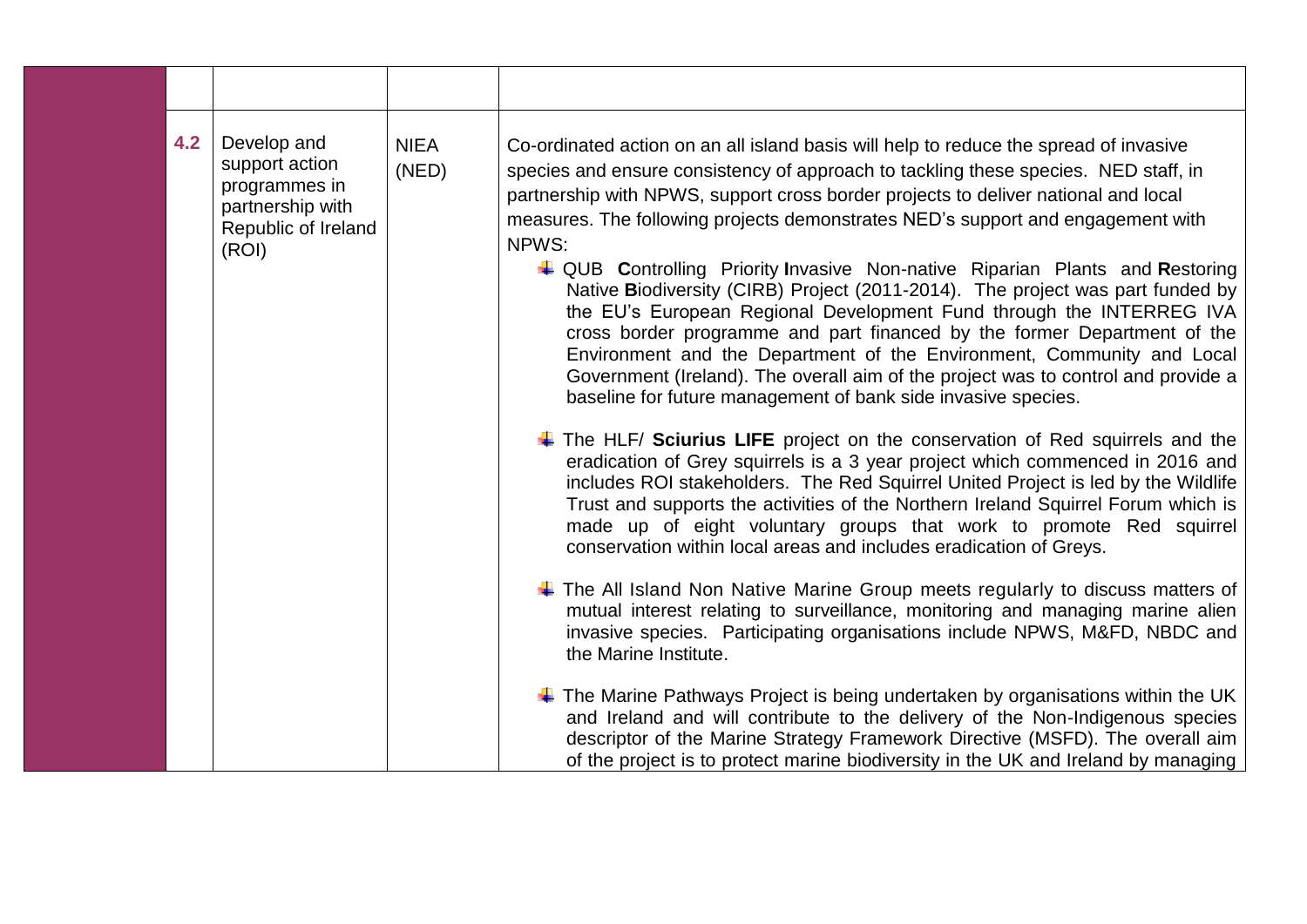|                                              |     |                                                |                      | the key pathways to prevent the introduction and spread of marine invasive non<br>native species (NNS).<br>NED represented the Department at the British Irish Council meeting in April 2016 in<br>Dublin to discuss invasive species and other related issues, mainly Regulation (EU)<br>1143/2014. |
|----------------------------------------------|-----|------------------------------------------------|----------------------|------------------------------------------------------------------------------------------------------------------------------------------------------------------------------------------------------------------------------------------------------------------------------------------------------|
|                                              |     |                                                |                      |                                                                                                                                                                                                                                                                                                      |
|                                              | 5.1 | Develop and<br>encourage                       | <b>NIEA</b><br>(NED) | Action Plans have been completed for high risk species relevant to the island of Ireland<br>through the ISI project. NED staff review the Action Plans as any new information                                                                                                                        |
|                                              |     | implementation of                              |                      | becomes available to ensure they are up to date and follow current best practice.                                                                                                                                                                                                                    |
| Objective 5                                  |     | <b>Invasive Species</b><br><b>Action Plans</b> |                      | http://invasivespeciesireland.com/toolkit/isaps/potential/                                                                                                                                                                                                                                           |
| Management,<br>mitigation and<br>restoration |     |                                                |                      | NED staff have assisted in the implementation of the Action<br>Plans through:<br>$\downarrow$ Including conditions to manage invasive species in all<br>NED funding streams;                                                                                                                         |
|                                              |     |                                                |                      | Implementing Plans through site designated site<br>management agreements with landowners;                                                                                                                                                                                                            |
|                                              |     |                                                |                      | $\leftarrow$ Providing advice and condition assessment monitoring<br>reports in particular for Spartina in Strangford Lough;                                                                                                                                                                         |
|                                              |     |                                                |                      | Attending public events and providing training to local<br><b>Government staff:</b>                                                                                                                                                                                                                  |
|                                              |     |                                                |                      | Have developed species alert publications for the Asian<br>clam, Harlequin ladybird, Crayfish plaque and the Asian                                                                                                                                                                                   |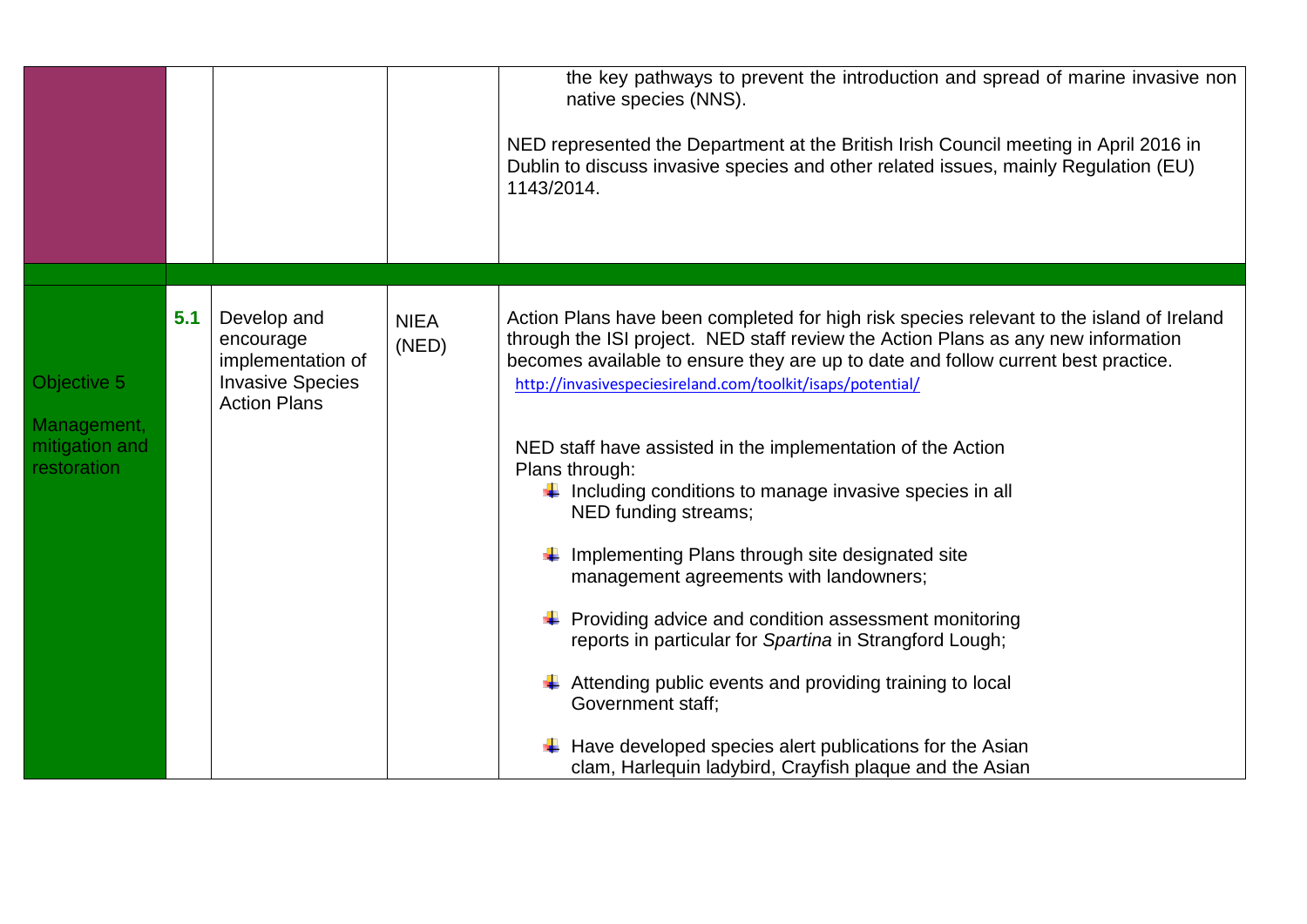|  | hornet; and                                                                                                                                                                                                                                                                                                           |
|--|-----------------------------------------------------------------------------------------------------------------------------------------------------------------------------------------------------------------------------------------------------------------------------------------------------------------------|
|  |                                                                                                                                                                                                                                                                                                                       |
|  | + Publicise the biosecurity message through Facebook<br>and Twitter.                                                                                                                                                                                                                                                  |
|  | District Councils deal with IAS on their own land according to<br>Action Plans and the Biodiversity officers continue to raise<br>awareness with their stakeholders by encouraging monitoring<br>and recording of invasive species.                                                                                   |
|  | NI Water has developed protocols, in partnership with NED<br>staff, for dealing with IAS on their land.                                                                                                                                                                                                               |
|  | Biosecurity protocols have been developed for use by Rivers<br>Agency staff and contractors when the carry out treatment<br>work where IAS pose a flood risk on their land and monitor the<br>effectiveness of any action taken. Contractors are<br>encouraged to put biosecurity measures in place on work<br>sites. |
|  |                                                                                                                                                                                                                                                                                                                       |
|  |                                                                                                                                                                                                                                                                                                                       |
|  |                                                                                                                                                                                                                                                                                                                       |
|  |                                                                                                                                                                                                                                                                                                                       |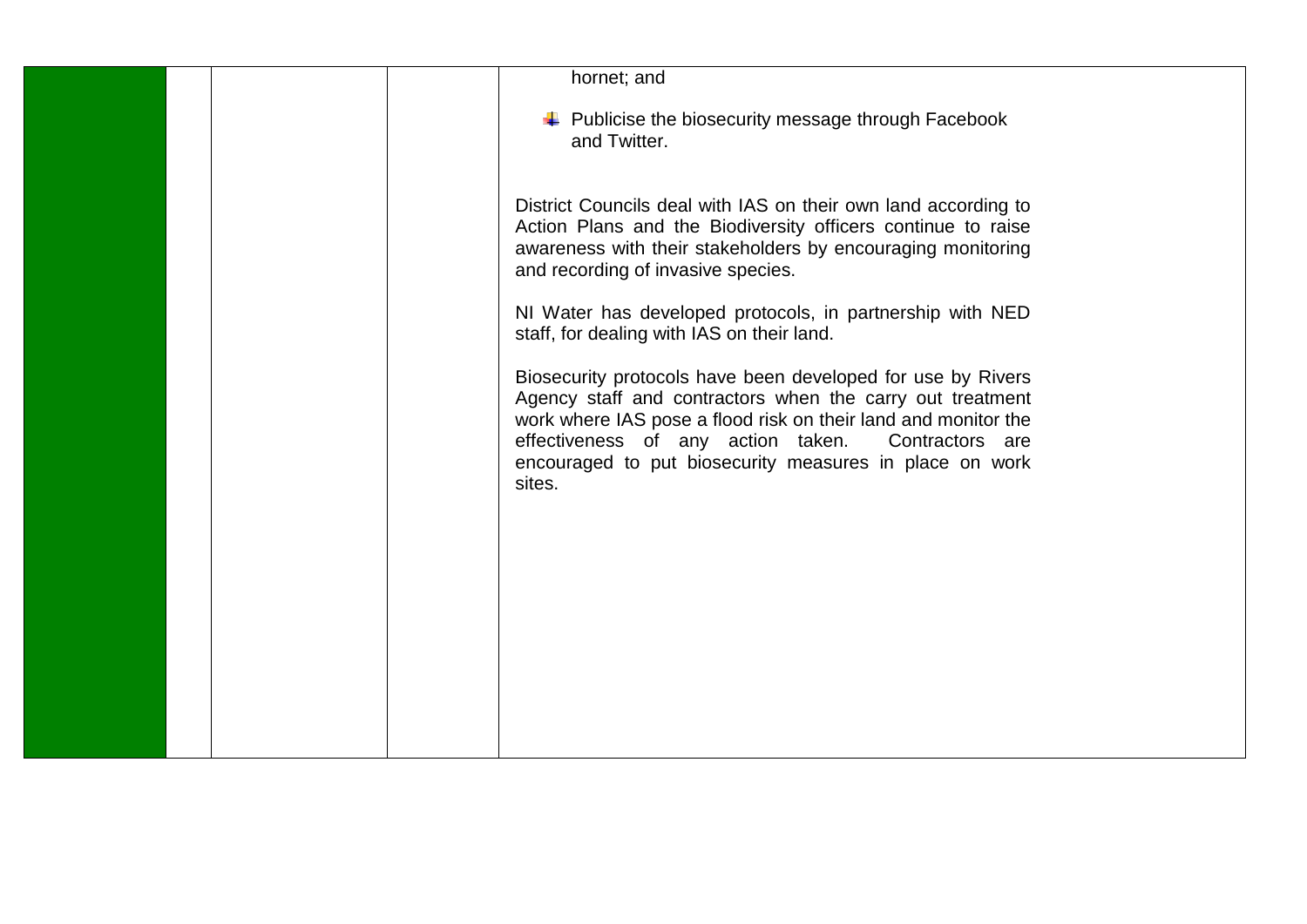|             | 5.2 | Develop an on-line<br>toolkit of invasive<br>alien species<br>management<br>methods         | <b>NIEA</b><br>(NED) | An online toolkit for invasive species management methods is available through the ISI<br>website at http://invasivespeciesireland.com/toolkit/. The toolkit has been developed<br>along with a Gmail, Facebook and Twitter account. The ISI website is very popular with<br>members of the public both in Northern Ireland and Republic of Ireland. The Gmail<br>account receives a vast amount of correspondence which is initially dealt with by NED<br>staff and, if relevant, passed on to NPWS staff. To date, the Facebook page has<br>received 1988 likes.<br>NED staff update the ISI online toolkit with new examples and encourage use of the<br>online toolkit. |
|-------------|-----|---------------------------------------------------------------------------------------------|----------------------|-----------------------------------------------------------------------------------------------------------------------------------------------------------------------------------------------------------------------------------------------------------------------------------------------------------------------------------------------------------------------------------------------------------------------------------------------------------------------------------------------------------------------------------------------------------------------------------------------------------------------------------------------------------------------------|
|             | 6.1 | Establish a co-<br>ordination<br>mechanism for<br>joined up working<br>across<br>Government | <b>RNRPD</b>         | RNRPD staff requested the first progress update from Departmental officials against the<br>actions listed in the Implementation Plan in June 2014. Regular updates were issued to<br>Departmental officials throughout the development and implementation of Regulation<br>(EU) 1143/2014. Departmental officials were consulted on the species proposed by the<br>Commission for listing under Regulation (EU) 1143/2014 and all comments were<br>forwarded to DEFRA and sent to the Commission as part of a UK response.                                                                                                                                                  |
| Objective 6 | 6.2 | Develop and<br>deliver training for<br>local authorities                                    | <b>NIEA</b><br>(NED) | NED staff delivered training on invasive species and the EU IAS Regulation for the<br>former District Councils including Omagh, Fermanagh, Down, Newry & Mourne Council<br>Parks staff along with Slieve Gullion, Belfast Hills Partnership and The Mourne                                                                                                                                                                                                                                                                                                                                                                                                                  |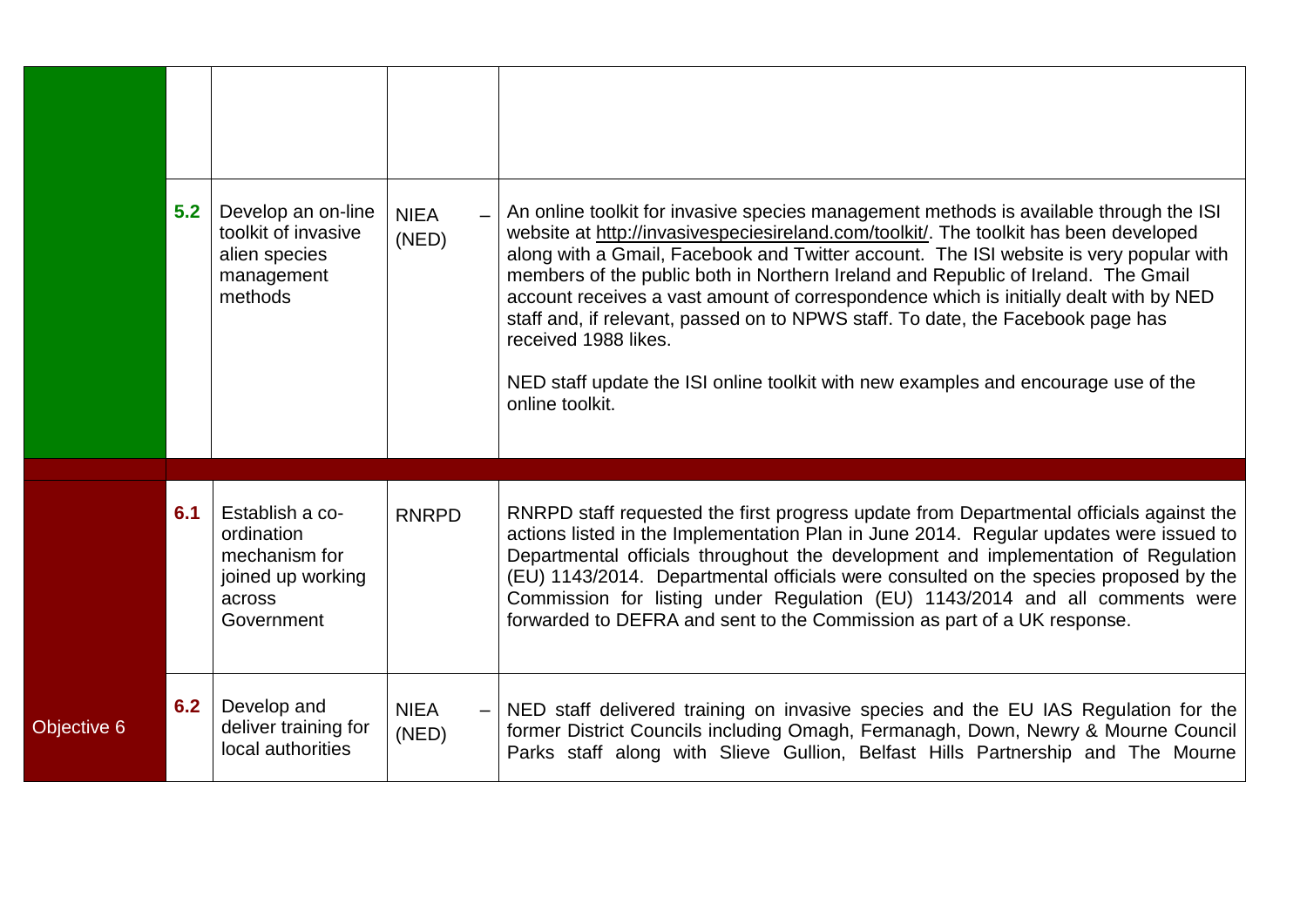| Governance<br>and<br>co-ordination |     |                                                                                                                                                                                                                                                         |                      | Mountains Landscape Projects volunteer groups. Invasive species awareness events<br>were also delivered to CSM Estate Agents, The Probus Club and the Local Biodiversity<br>Officers Forum.<br>TCV NI has been delivering training sessions for stakeholder and members of the public<br>on invasive alien species. They work closely with NIEA and CEDaR to ensure delivery of<br>correct information when delivering their training sessions.                                                                                                                                                                                     |
|------------------------------------|-----|---------------------------------------------------------------------------------------------------------------------------------------------------------------------------------------------------------------------------------------------------------|----------------------|-------------------------------------------------------------------------------------------------------------------------------------------------------------------------------------------------------------------------------------------------------------------------------------------------------------------------------------------------------------------------------------------------------------------------------------------------------------------------------------------------------------------------------------------------------------------------------------------------------------------------------------|
|                                    | 6.3 | Continue<br>commitment to<br>provide a central<br>co-ordination and<br>information<br>resource on<br>invasive alien<br>species                                                                                                                          | <b>NIEA</b><br>(NED) | NED staff maintains a good working relationship and liaise regularly with NPWS staff to<br>discuss issues relating to invasive species.<br>Phase 2 of the ISI project finished in March 2013 and due to financial constraints a<br>further phase of the Project was not progressed.                                                                                                                                                                                                                                                                                                                                                 |
|                                    | 6.4 | Continue<br>partnership<br>working with<br><b>GB</b><br>Programme,<br>the<br>European Network<br>on Invasive Alien<br><b>Species</b><br>(NOBANIS)<br>to<br>maximise<br>the<br>effective<br>of<br>use<br>resources<br>to<br>address<br>shared<br>threats | <b>NIEA</b><br>(NED) | RNRPD and NED staff works closely with colleagues in the devolved administrations<br>and DAHG officials on issues relating to invasive species to share best practice and<br>ensure a consistent approach is being adopted.<br>M&FD staff attended an All-Ireland working group on marine non-native invasive species<br>in Dublin in 2015 and 2016.<br>Information is provided to NOBANIS on an all island basis, for example, informing the<br>NOBANIS network members when a species alert has been issued in Ireland. Two<br>members of staff in NED are included in the NOBANIS Committee members' e-mail<br>circulating list. |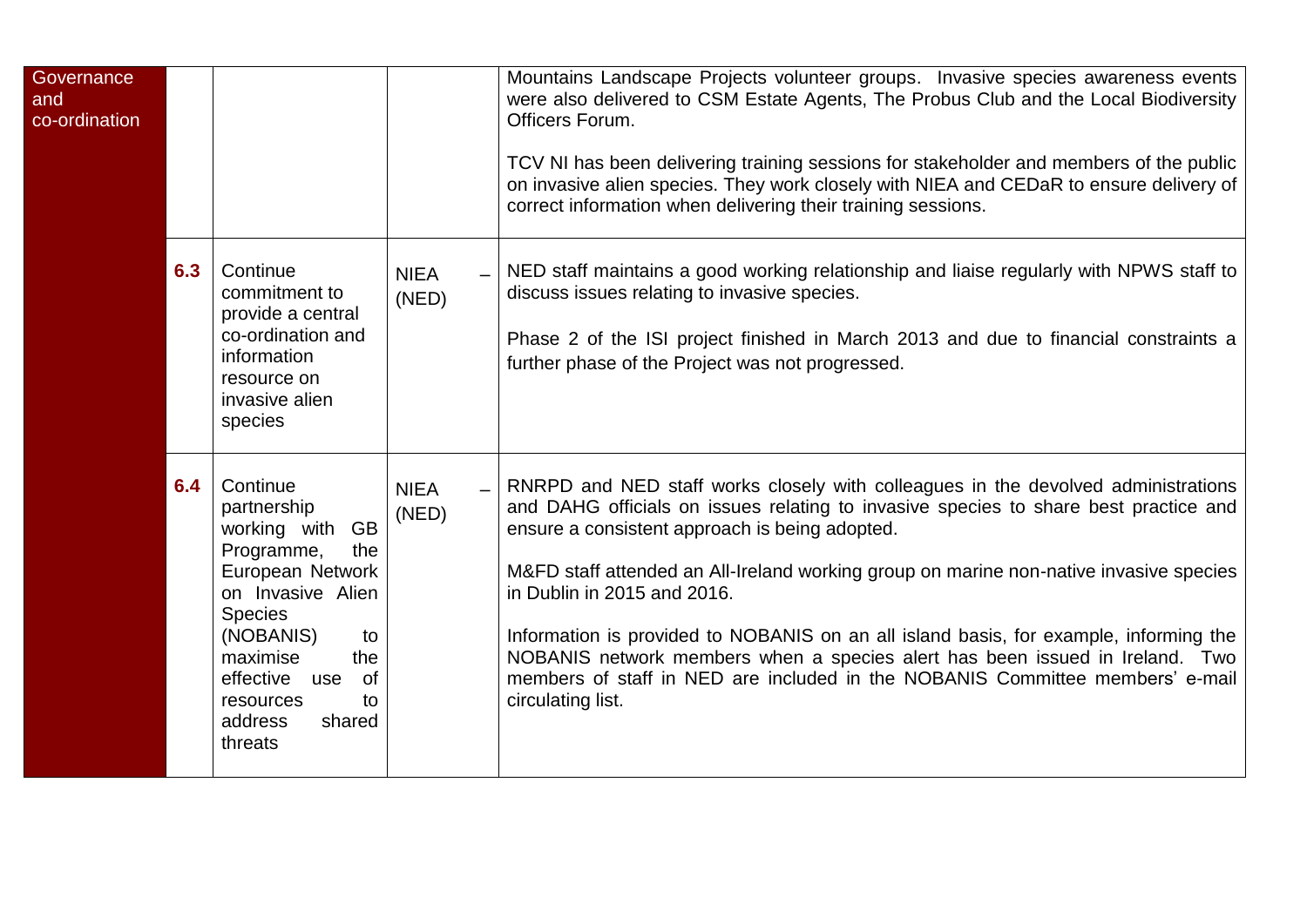|                                                                                     | 7.1 | Develop an<br>invasive alien<br>species<br>communications<br>plan to underpin<br>prevention and<br>management<br>actions                                                                  | <b>NIEA</b><br>(NED) | The development of a Communications Plan was not taken forward due suspension of<br>ISI Project and resource constraints.                                                                                                                                                                                                                                                                                                                                                                      |
|-------------------------------------------------------------------------------------|-----|-------------------------------------------------------------------------------------------------------------------------------------------------------------------------------------------|----------------------|------------------------------------------------------------------------------------------------------------------------------------------------------------------------------------------------------------------------------------------------------------------------------------------------------------------------------------------------------------------------------------------------------------------------------------------------------------------------------------------------|
| Objective 7<br>Communicatio<br>ns, awareness<br>raising and<br>capacity<br>building | 7.2 | Continue<br>commitment to<br>building effective<br>partnerships<br>through Invasive<br>Species Ireland<br>stakeholder<br>engagement<br>programme<br>including annual<br>forum and website | <b>NIEA</b><br>(NED) | The last joint Forum, under Phase 2 the ISI Project, was hosted by NIEA in Belfast in<br>May 2013. Details and presentations from the Forum can be found at:<br>http://invasivespeciesireland.com/forum/2013. 140 delegates attended this event and<br>the feedback received was positive. There has been a steady increase in attendance at<br>the Forum events over the years.<br>It is proposed to hold another joint Forum in Dublin in Spring 2017. This event will be<br>hosted by NPWS. |
|                                                                                     | 7.3 | Increase<br>awareness of the<br>importance of the<br>preventative<br>approach in<br>minimising threats<br>from invasive alien                                                             | <b>NIEA</b><br>(NED) | A report on the 'Economic cost of invasive and non-native species in Ireland and<br>Northern Ireland' was produced by John Kelly et al in 2013. A copy of the report can be<br>found at: http://invasivespeciesireland.com/wp-<br>content/uploads/2010/07/Economic_Impact_Assessment_FINAL_280313.pdf<br>NED staff increase awareness of invasive species when attending meetings and events,                                                                                                  |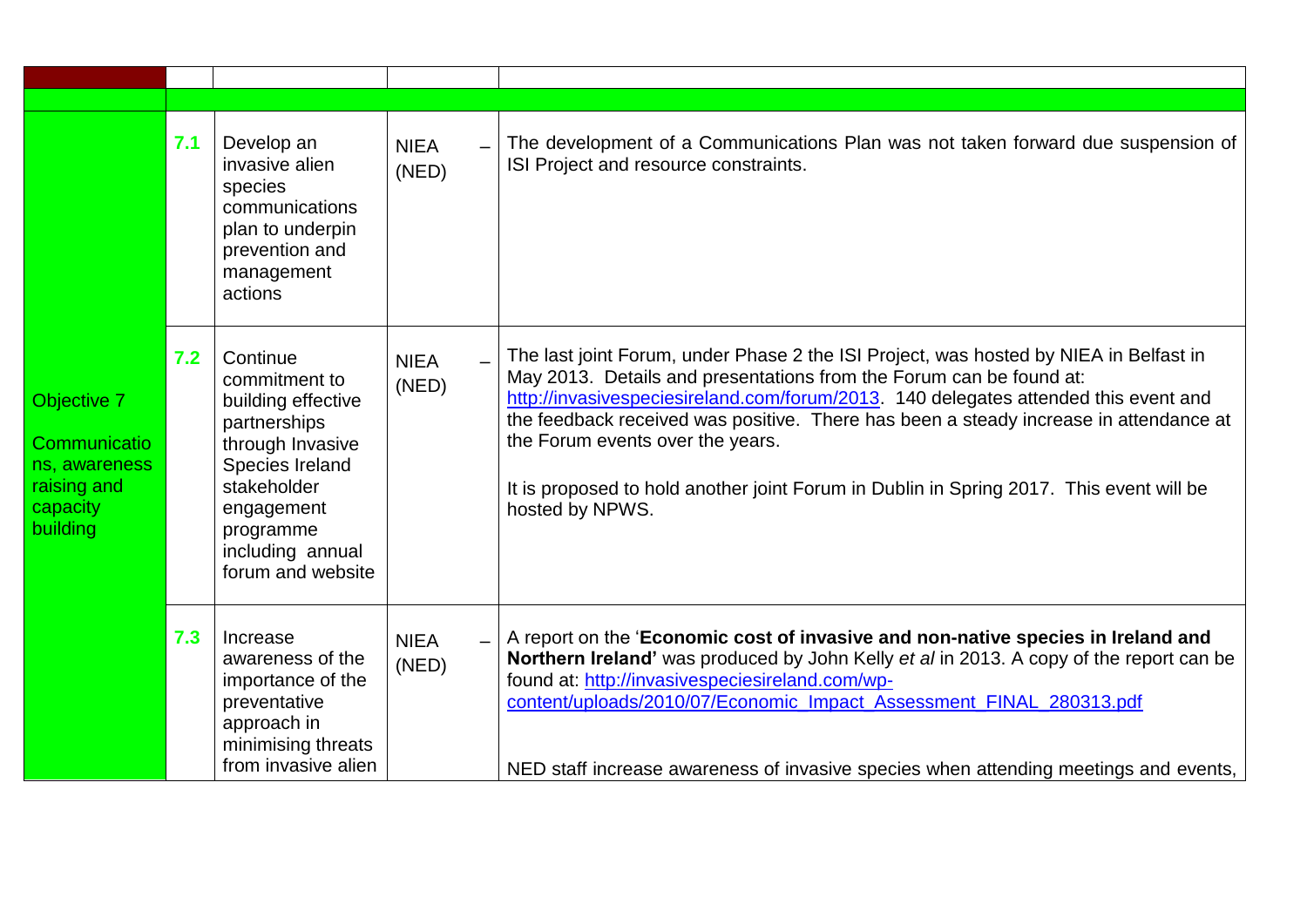|     | species                                                                                                                                                   |                      | and through the use of Facebook and Twitter. In 2016, an Asian clam biosecurity<br>protocol leaflet was produced by NED staff for use in the Foyle and wider catchment<br>area. Species alerts have been published for the Asian clam, Harlequin ladybird,<br>Crayfish plague and the Asian hornet. Information on invasive species management<br>was provided for the Transport NI Environmental Handbook.<br>NIEA staff continue to support and promote the Be Plant Wise and Check, Clean, Dry<br>campaigns.                                                                                                                                                                                                                                                                                                                                  |
|-----|-----------------------------------------------------------------------------------------------------------------------------------------------------------|----------------------|--------------------------------------------------------------------------------------------------------------------------------------------------------------------------------------------------------------------------------------------------------------------------------------------------------------------------------------------------------------------------------------------------------------------------------------------------------------------------------------------------------------------------------------------------------------------------------------------------------------------------------------------------------------------------------------------------------------------------------------------------------------------------------------------------------------------------------------------------|
| 7.4 | Further develop<br>capacity of<br>stakeholders to<br>help increase<br>action on the<br>ground to<br>minimise the risks<br>from invasive alien<br>species. | <b>NIEA</b><br>(NED) | NED staff provide support to stakeholders seeking to undertake invasive species control<br>programmes including:<br>+ chairing the Spartina Control Group and the Northern Ireland Squirrel<br>Forum/Group (support for eradication of grey squirrels):<br>+ providing secretarial support to the Mount Stewart Muntjac Control Species<br>Group;<br>$\ddag$ are members of the Lough Erne Invasive Species Group (LEISG), the Oxyura<br>Project Advisory Group (OPAG) (species eradication project UK wide), the<br>Strangford Lough Marine Site Management Scheme Group and the Lough<br>Neagh Reas Wood and Farrs Bay SAC Management Plan Stakeholder Group;<br>and<br>$\ddagger$ are corresponding and visiting members of the Northern Ireland Biodiversity<br>Officers Forum.<br>NED staff provide information materials and attend events |
|     |                                                                                                                                                           |                      |                                                                                                                                                                                                                                                                                                                                                                                                                                                                                                                                                                                                                                                                                                                                                                                                                                                  |
| 8.1 | Liaise with the<br>Republic of Ireland<br>and GB on<br>legislation                                                                                        | <b>RNRPD</b>         | RNRPD and NED staff work closely with the devolved administrations and DAHG to<br>ensure a consistent approach is adopted on any emerging issues on invasive species,<br>for example Regulation (EU) 1143/2014.                                                                                                                                                                                                                                                                                                                                                                                                                                                                                                                                                                                                                                  |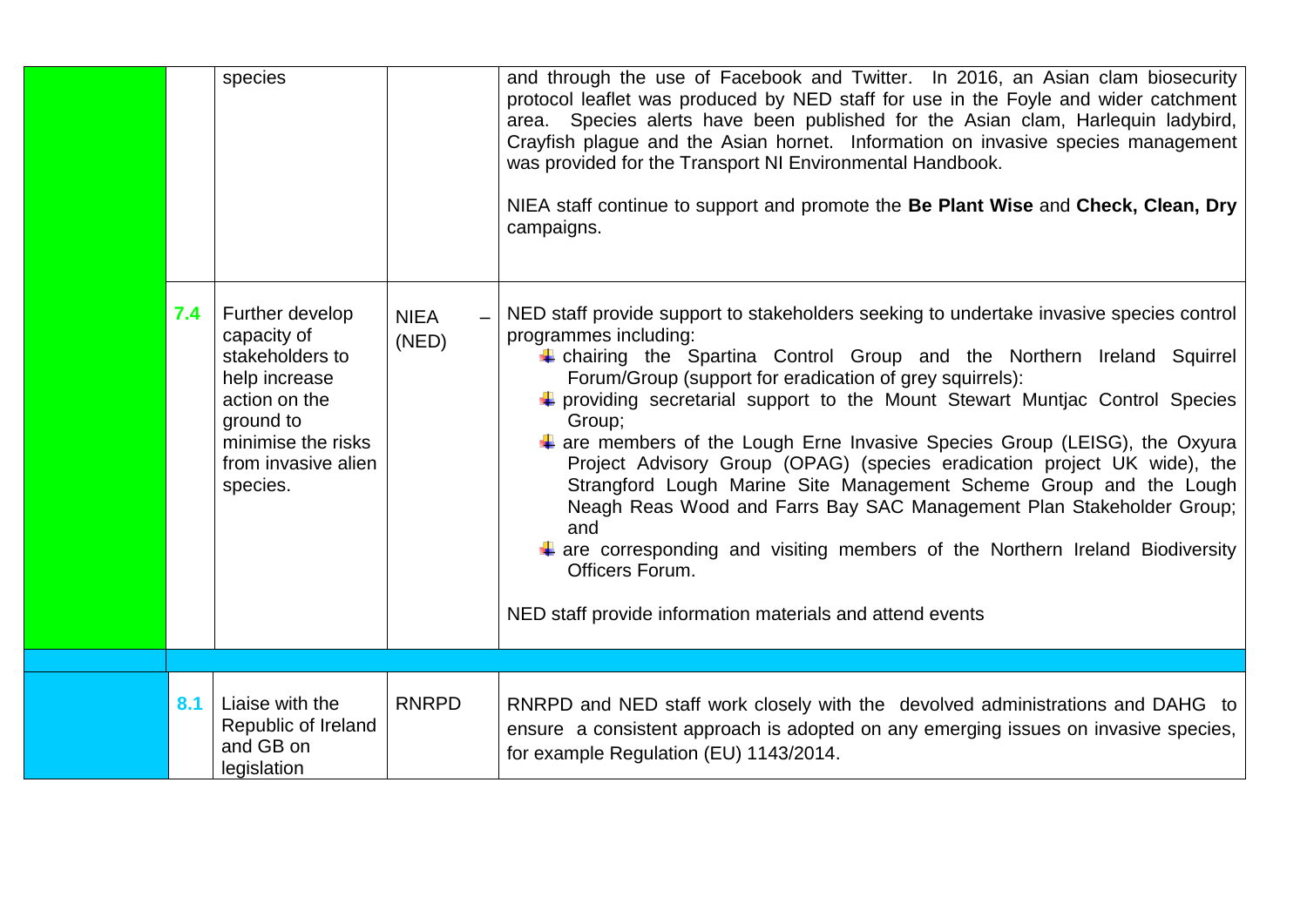| Objective 8                                       |     |                                                                              |                      |                                                                                                                                                                                                                                                                                                                                                                                               |
|---------------------------------------------------|-----|------------------------------------------------------------------------------|----------------------|-----------------------------------------------------------------------------------------------------------------------------------------------------------------------------------------------------------------------------------------------------------------------------------------------------------------------------------------------------------------------------------------------|
| Improving<br>the legislative<br>framework         | 8.2 | Contribute to the<br>0f<br>development<br>EU<br>policy<br>and<br>initiatives | <b>RNRPD</b>         | RNRPD and NED staff are working with DEFRA and other devolved administrations to<br>develop domestic legislation to implement the requirements of Regulation (EU)<br>1143/2014. This includes weekly teleconferences, hosted by DEFRA, to agree policy<br>issues and working with officials in DAHG to ensure a consistent approach is adopted to<br>invasive species on an all island basis. |
|                                                   |     |                                                                              |                      |                                                                                                                                                                                                                                                                                                                                                                                               |
| Objective 9<br><b>Research and</b><br>development | 9.1 | Identify<br>research<br>priorities<br>and<br>needs                           | <b>NIEA</b><br>(NED) | - This area of work has not been progressed due to the suspension of the ISI Project and<br>resource constraints. The Department places more emphasis on implementing the<br>findings of research or collaborating with partner organisations to tackle a specific<br>problem.                                                                                                                |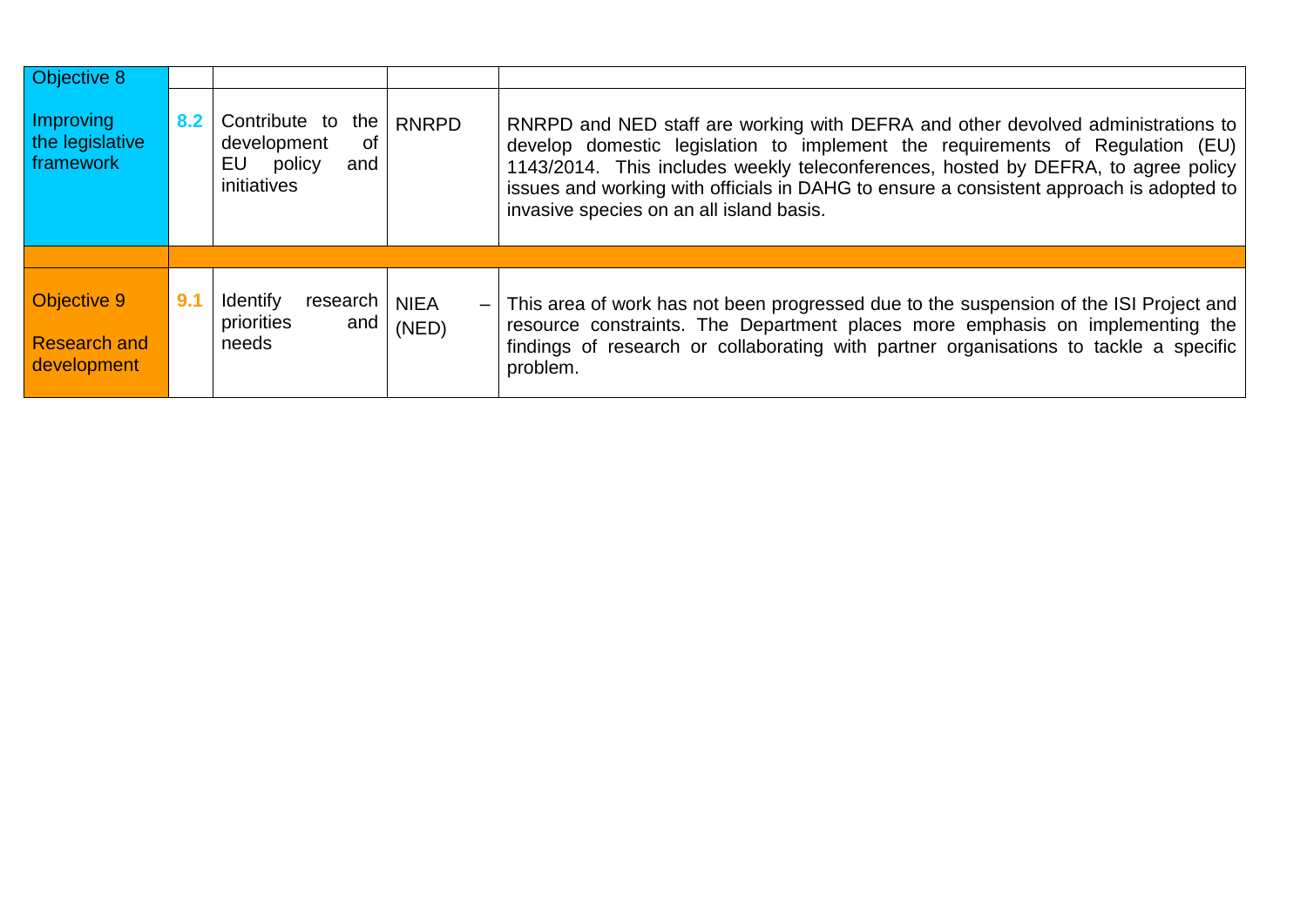## **Annex B**

# **Glossary of terms used in the Report**

| <b>AFBI</b>   | Agri-Food and Biosciences Institute                                                                                                                                                                                                                                                                                                                                                        |
|---------------|--------------------------------------------------------------------------------------------------------------------------------------------------------------------------------------------------------------------------------------------------------------------------------------------------------------------------------------------------------------------------------------------|
| <b>ArcGIS</b> | ArcGIS is a geographic information system (GIS) for<br>working with maps and geographic information. It is used<br>for: creating and using maps; compiling geographic data;<br>analyzing mapped information; sharing and discovering<br>geographic information; using maps and geographic<br>information in a range of applications; and managing<br>geographic information in a database. |
| <b>ASSI</b>   | Area of Special Scientific Interest as notified under The                                                                                                                                                                                                                                                                                                                                  |
|               | Environment (Northern Ireland) Order 2002                                                                                                                                                                                                                                                                                                                                                  |
| <b>BASC</b>   | <b>British Association for Shooting and Conservation</b>                                                                                                                                                                                                                                                                                                                                   |
| <b>CEDaR</b>  | Centre for Environmental Data and Recording                                                                                                                                                                                                                                                                                                                                                |
| <b>DAERA</b>  | Department of Agriculture, Environment and Rural Affairs                                                                                                                                                                                                                                                                                                                                   |
| <b>DAHG</b>   | Department of Arts, Heritage and the Gaeltacht                                                                                                                                                                                                                                                                                                                                             |
| <b>DEFRA</b>  | Department of Environment, Food and Rural Affairs                                                                                                                                                                                                                                                                                                                                          |
| <b>Dfl</b>    | Department for Infrastructure                                                                                                                                                                                                                                                                                                                                                              |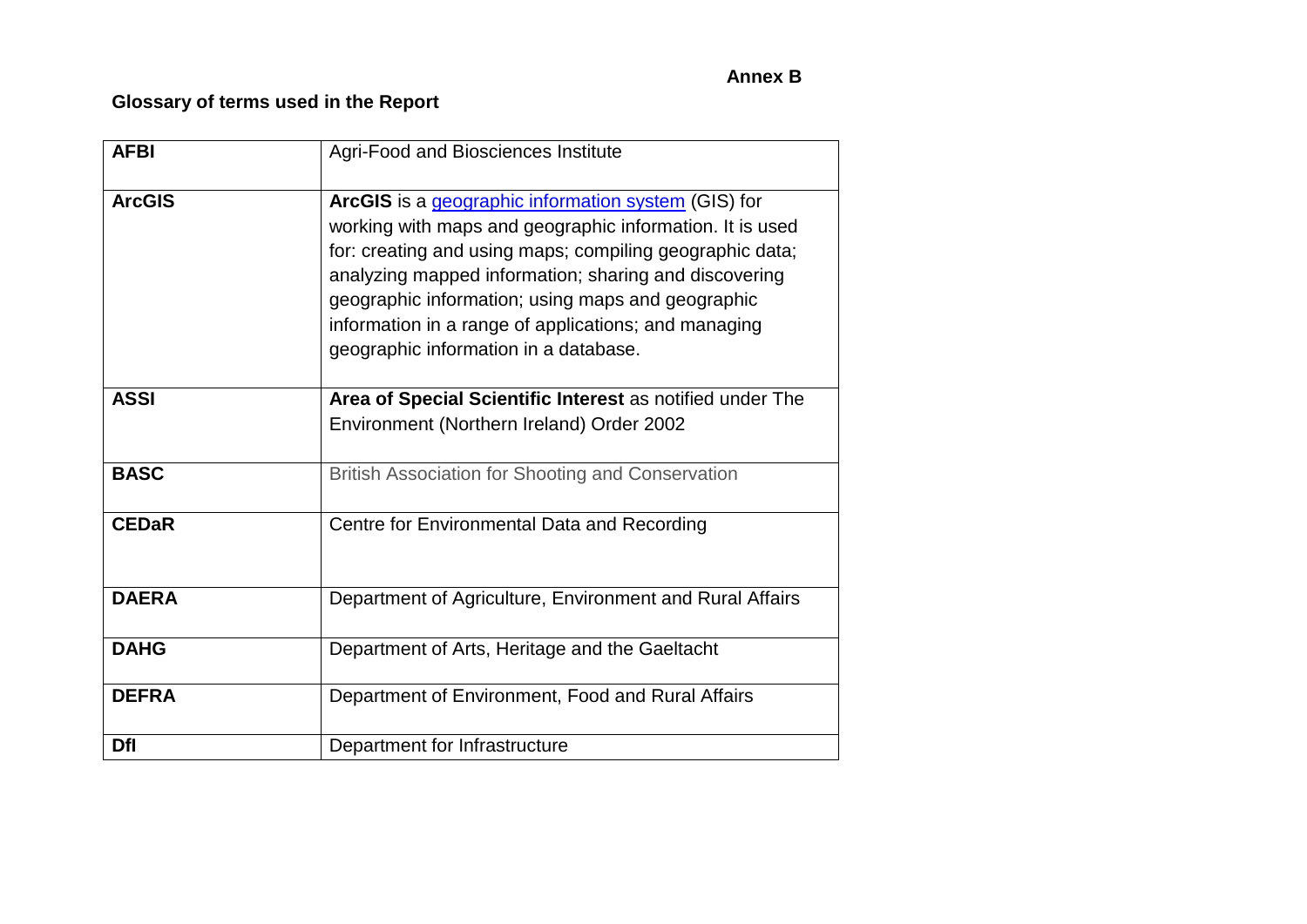| <b>EPA</b>     | <b>Environmental Protection Agency</b>                                                                         |
|----------------|----------------------------------------------------------------------------------------------------------------|
| <b>EU</b>      | European Union                                                                                                 |
| <b>FHI</b>     | <b>Fish Health Inspectorate</b>                                                                                |
| <b>GBNNSS</b>  | GB non-native species secretariat                                                                              |
| <b>HLF</b>     | <b>Heritage Lottery Fund</b>                                                                                   |
| <b>ISI</b>     | <b>Invasive Species Ireland project</b>                                                                        |
| M&FD           | Marine and Fisheries Division                                                                                  |
| <b>NBDC</b>    | National Biodiversity Data Centre                                                                              |
| <b>NED</b>     | <b>Natural Environment Division</b>                                                                            |
| <b>NIEA</b>    | Northern Ireland Environment Agency                                                                            |
| <b>NOBANIS</b> | European Network on Invasive Species (formerly North<br>European and Baltic Network on Invasive Alien Species) |
| <b>NPWS</b>    | <b>National Parks and Wildlife Service</b>                                                                     |
| <b>QUB</b>     | <b>Queens University Belfast</b>                                                                               |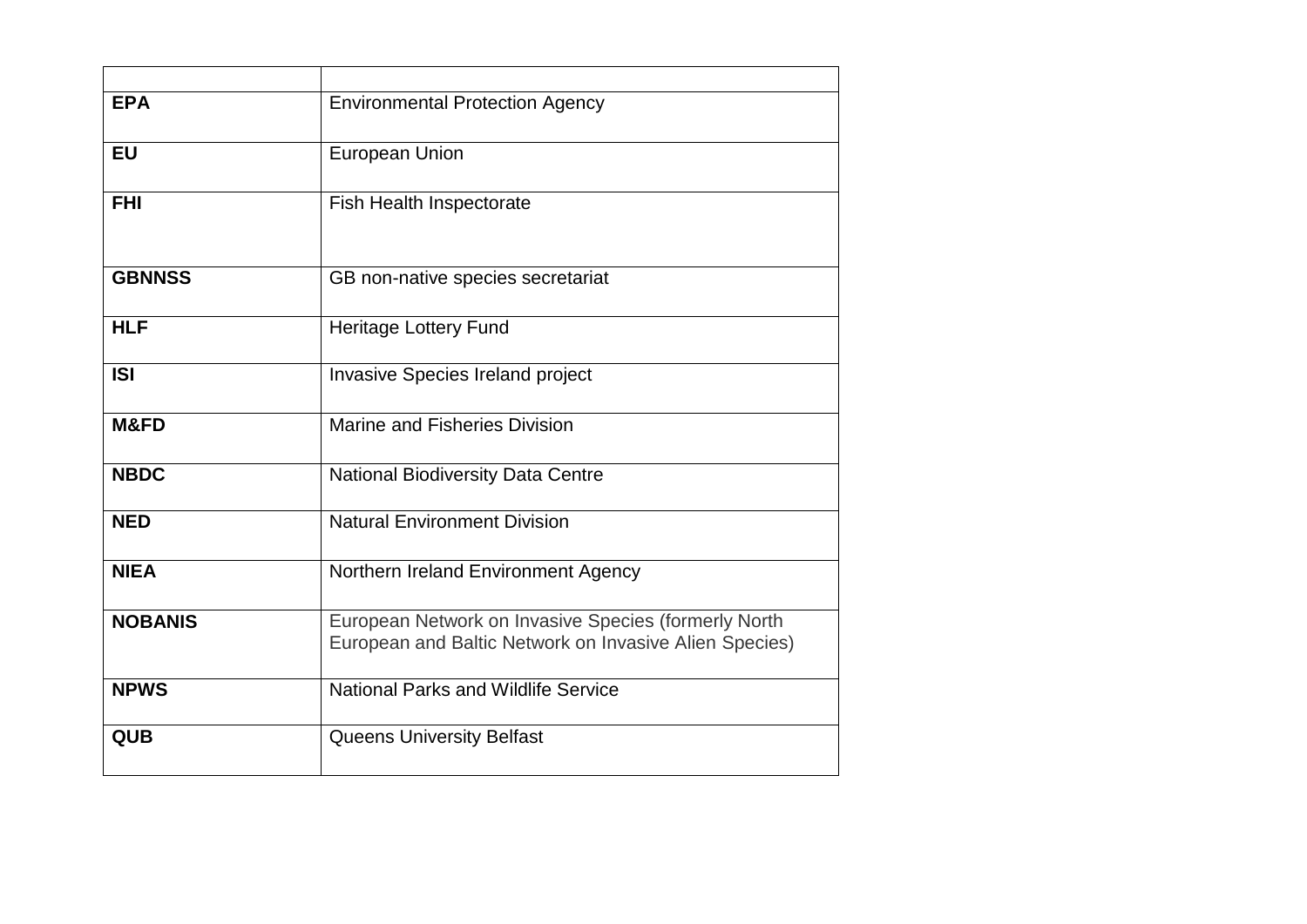| <b>RED</b>            | <b>Resource Efficiency Division</b>                                                                                                                                                                                                                               |
|-----------------------|-------------------------------------------------------------------------------------------------------------------------------------------------------------------------------------------------------------------------------------------------------------------|
| <b>RNRPD</b>          | <b>Regulatory and Natural Resources Policy Division</b>                                                                                                                                                                                                           |
| <b>SAC</b>            | Special Area of Conservation established under the<br>provisions of the EC Habitats Directive, (92/43/EEC) on the<br>conservation of natural habitats and species of European<br>importance.                                                                      |
| <b>SPA</b>            | Special Protection Area established under the provisions<br>of the EC Wild Birds Directive (2009/147/EC formerly<br>79/409/EEC) to select sites for those bird species included<br>in Annex 1 of the Directive and also regularly occurring<br>migratory species. |
| <b>TCV NI</b>         | The Conservation Volunteers, Northern Ireland                                                                                                                                                                                                                     |
| <b>TRACES</b>         | <b>TRAde Control and Expert System</b>                                                                                                                                                                                                                            |
| <b>Union list</b>     | The list of invasive alien species of Union concern adopted<br>by the European Commission in accordance with Articles<br>4(1) and 10(4) of Regulation (EU) 1143/2014                                                                                              |
| <b>UK NBN Gateway</b> | The National Biodiversity Network's Gateway is a<br>collaborative partnership created to exchange biodiversity<br>information.                                                                                                                                    |
| <b>UKTAG</b>          | UK Technical Advisory Group is a partnership of the UK                                                                                                                                                                                                            |